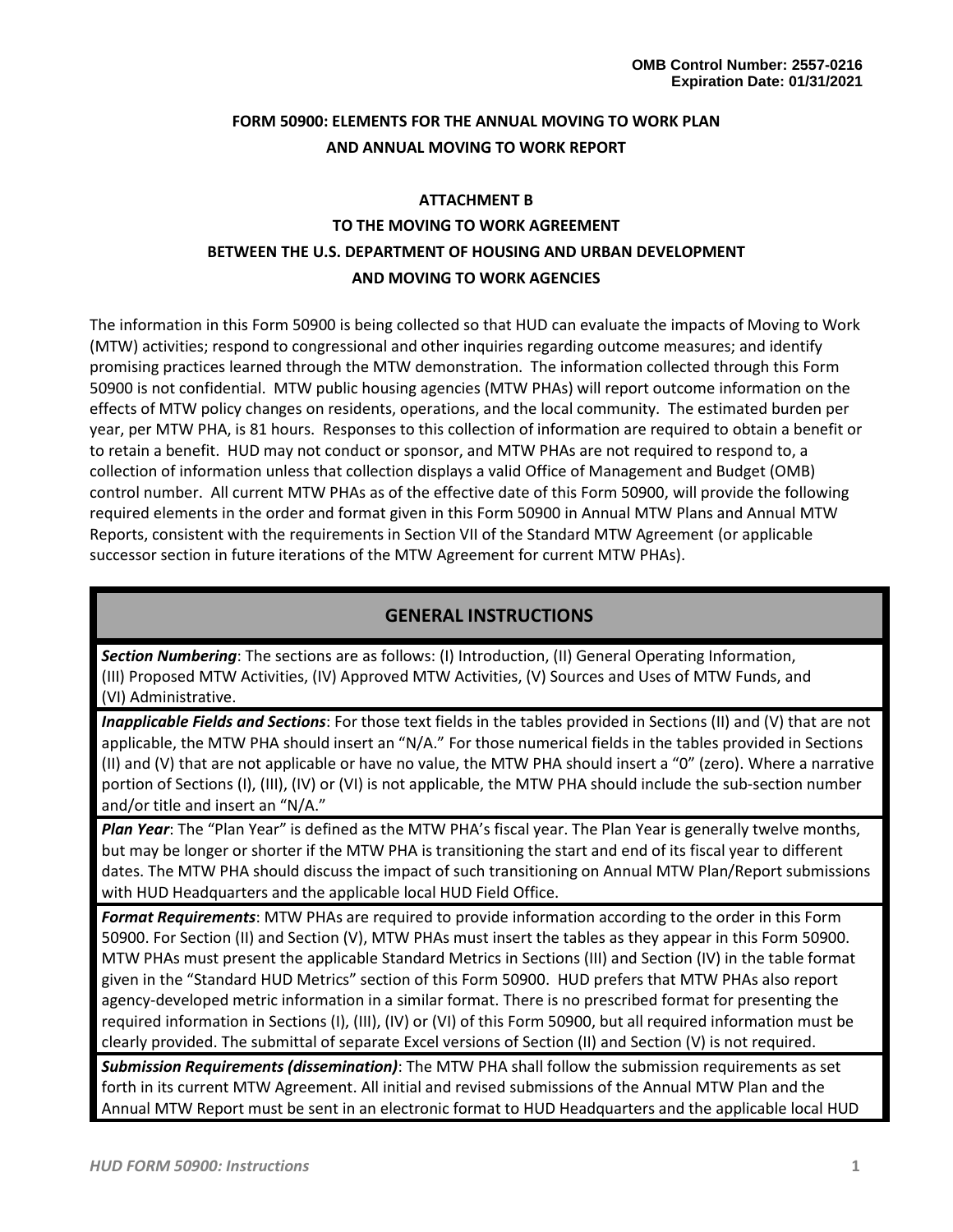Field Office via email. The MTW Coordinator will send an email confirming receipt after the submission is received.

*Submission Requirements (file type)*: The electronic submission shall include a searchable PDF version (not a scanned PDF) of the Annual MTW Plan/Report or a Microsoft Word document version of the Annual MTW Plan/Report. The body of the Annual MTW Plan/Report shall be submitted as one file type and preferably in one file. The body shall include the HUD-generated tables for Sections (II) and (V) and the applicable Standard HUD Metrics tables incorporated into Sections (III) and (IV). Supplemental materials (e.g. signed Board Resolution and other appendix information) may be submitted in a different file type.

*Submission Requirements (hard copy)*: A hard copy submission by the MTW PHA is only necessary at the request of HUD.

# **SECTION-BY-SECTION INSTRUCTIONS**

**SECTION I: INTRODUCTION**

*Generally*: MTW PHAs will include both short-term and long-term MTW goals and objectives in this section.

# **SECTION II: GENERAL OPERATING INFORMATION**

*Generally*: Pre-formatted tables have been provided in this Form 50900 for MTW PHAs to provide the required housing stock, leasing and waiting list information in this section. These tables must be included in the Annual MTW Plan/Report as provided. The MTW PHA may include clarifying text in addition to these tables in the Annual MTW Plan/Report. An MTW PHA may also include updates to its historical housing stock or leasing tables as an appendix to the Annual MTW Plan/Report. The MTW PHA may reference such an appendix in Section (II) to direct readers to this information.

*Section II.A: Housing Stock Information*

*General Description of All Planned Capital Expenditures*: MTW PHAs are required to provide a general description and amounts of planned capital expenditures by development.

## *Section II.B: Leasing Information*

*Definition of MTW Households Served*: "MTW Households Served" include all households that receive housing assistance, directly or indirectly, using any amount of MTW funds. Housing assistance through local, nontraditional MTW programs is included, as long as the activity conforms to the requirements stipulated in the Standard MTW Agreement and PIH Notice 2011-45 (or applicable successor MTW Agreement and/or PIH Notice).

*Categories of MTW Households Served*: "MTW Households Served" data will be reported in the categories defined below. These categories are the only households that will be considered in the "Total Households Served/Units Leased" calculation used to determine if the MTW PHA is continuing to assist substantially the same total number of eligible low-income families as it would have, had the MTW PHA not combined its funds (as set forth in PIH Notice 2013-2 or successor PIH Notice).

- MTW Public Housing Units Leased: Number of households that reside in any unit of public housing authorized and funded under an Annual Contributions Contract (ACC) between the MTW PHA and HUD pursuant to the U.S. Housing Act of 1937.
- MTW Housing Choice Vouchers (HCVs) Utilized: Number of households that receive rental assistance through Housing Assistance Payment (HAP) Contracts (pursuant to an ACC between HUD and the MTW PHA) paid for with MTW funds at a location selected by the household and not tied to a specific location OR households that receive rental assistance through HAP Contracts (pursuant to an ACC between HUD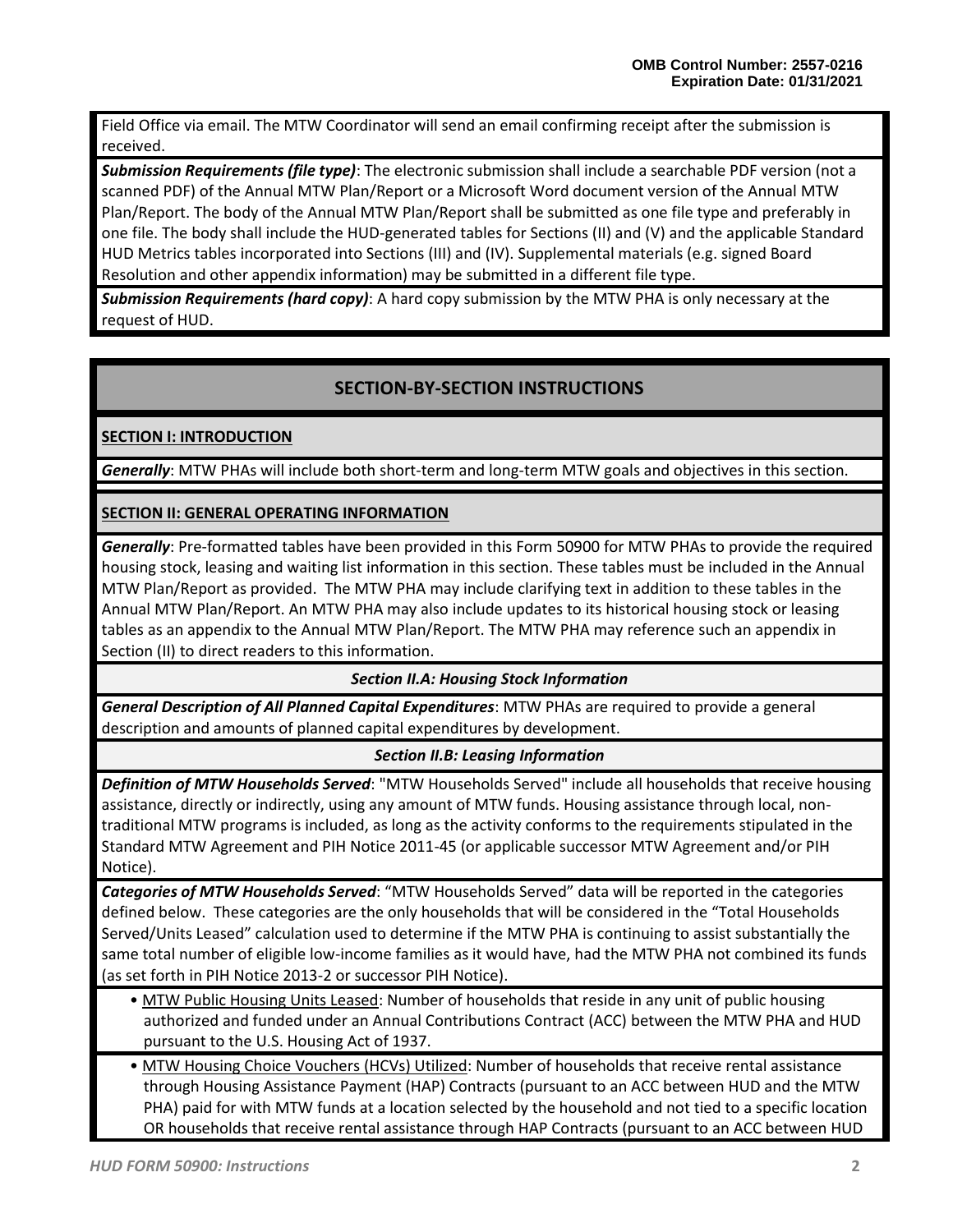and the PHA) paid for with MTW funds at a specific location that is not public housing. This number must not include port-in HCVs not paid for by the MTW PHA.

- Local, Non-Traditional: Tenant-Based: Number of households that receive assistance through an MTW tenant-based housing program outside of Sections 8 and 9 of the U.S. Housing Act of 1937. This includes all households at or below 80% area median income (AMI) that receive tenant-based housing assistance through MTW funds but not through traditional public housing or HCVs.
- Local, Non-Traditional: Property-Based: Number of households that receive assistance through an MTW property-based or project-based housing program outside of Sections 8 and 9 of the U.S. Housing Act of 1937. This includes all households at or below 80% AMI that receive property-based housing assistance through MTW funds but not through traditional public housing or HCVs.
- Local, Non-Traditional: Homeownership: Number of households that receive assistance through an MTW homeownership housing program outside of Sections 8 and 9 of the U.S. Housing Act of 1937. This includes all households at or below 80% AMI that receive homeownership housing assistance through MTW funds but not through traditional public housing or HCVs.

*Households Receiving Services Only*: HUD will track "Households Receiving Services Only through MTW-Funded Local, Non-Traditional Activities." These households, however, will not be considered in the "Total Households Served/Units Leased" calculation used to determine if the MTW PHA is continuing to assist substantially the same total number of eligible low-income families as it would have had the MTW PHA not combined its funds (as set forth in PIH Notice 2013-2 or successor PIH Notice). The definition for households tracked in this category is:

• Households Receiving Services Only: Number of households at or below 80% AMI provided services through MTW funds and not assisted through any type of housing assistance for the Plan Year and over the course of the MTW PHA's participation in the demonstration. Households that are only receiving services and are also on one or more of the MTW PHA's housing waiting lists should be included in this category.

# *Section II.C: Waiting List Information*

*Waiting List Information Submittal*: This section will include those waiting lists managed by the MTW PHA and those managed by a third party. MTW PHAs should provide information only on those waiting lists that contain households in the "MTW Households Served" categories defined above for Section II.B. Waiting lists for households receiving services only and households in other non-MTW housing programs should not be included.

# **SECTION III: PROPOSED MTW ACTIVITIES and SECTION IV: APPROVED MTW ACTIVITIES**

*Use of Standard HUD Metrics*: MTW PHAs are required to track all applicable "Standard HUD Metrics" under each implicated statutory objective for each MTW activity. Standard HUD Metrics must be given in the table format provided in the "Standard HUD Metrics" section of this Form 50900 in order to allow analysis and aggregation across MTW PHAs for similar activities. When proposing an MTW activity, the MTW PHA should provide the Standard HUD Metrics it deems applicable to that activity. After review of the proposed activity, HUD will determine the Standard HUD Metrics that the MTW PHA must provide. After the activity has been approved, HUD will advise the MTW PHA of any necessary changes to the applicable Standard HUD Metrics.

*Additional Metrics*: MTW PHAs may report on agency-developed and previously established metrics in addition to the required Standard HUD Metrics.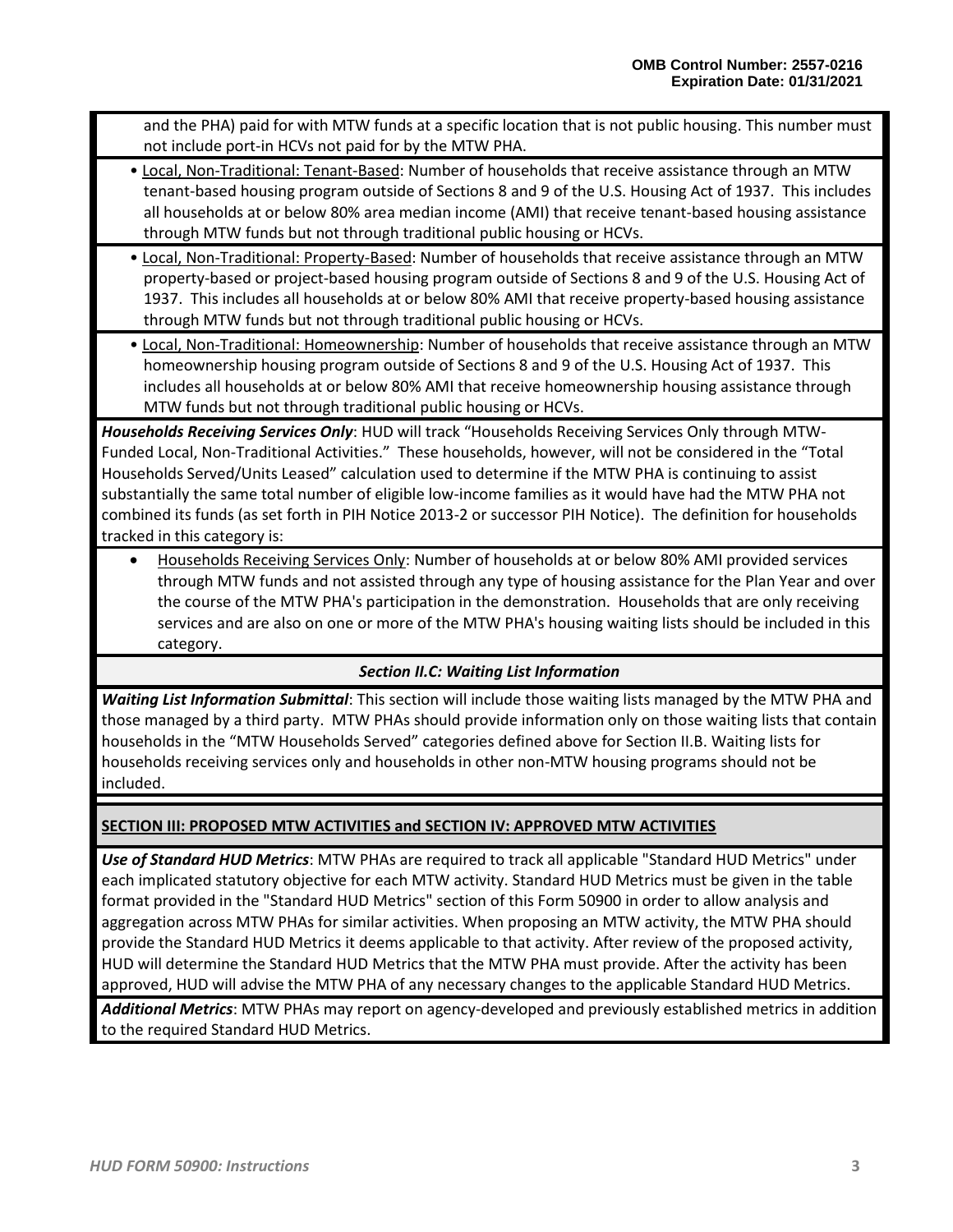# **SECTION IV: APPROVED MTW ACTIVITIES**

*Generally*: This section includes four subsections: Implemented, Not Yet Implemented, On Hold, and Closed Out. Once an activity is approved it must be placed in Section (IV) under one of these four subsections. These subsections are defined below.

- Implemented Activities: MTW activities in which the MTW PHA is actively engaged.
- Not Yet Implemented Activities: MTW activities in which the MTW PHA is not actively engaged but is preparing to implement in the future.
- On Hold Activities: MTW activities that were previously implemented, that the MTW PHA stopped implementing, but that the MTW PHA plans to reactivate in the future.

• Closed Out Activities: MTW activities that: (1) were MTW activities, but are now obsolete because they no longer require MTW flexibility due to changes in regulation; (2) were completed because the MTW PHA accomplished its stated objectives and no longer requires the use of MTW flexibility; (3) the MTW PHA has decided to end before attaining the activity's objectives; or (4) the MTW PHA has never implemented and does not plan to implement at any point in the future. In the year the activity is ended the MTW PHA is required to provide information about the outcomes of the activity.

*Use of Standard HUD Metrics*: Standard HUD Metrics must be shown in the table format provided in the "Standard HUD Metrics" section of this Form 50900 in order to allow analysis and aggregation across MTW PHAs for similar activities. Standard HUD Metrics should appear in the Section (IV) subsections as follows:

- Implemented Activities: MTW PHAs are required to track all of the applicable Standard HUD Metrics under each statutory objective implicated.
- Not Yet Implemented Activities: Since the MTW PHA would not currently be engaged in this category of approved activities, it is not necessary to include applicable Standard HUD Metrics until implementation.
- On Hold Activities: Since the MTW PHA would not currently be engaged in this category of approved activities, it is not necessary to include applicable Standard HUD Metrics until implementation.
- Closed Out Activities: MTW PHAs are required to provide final information on all of the applicable Standard HUD Metrics under each statutory objective implicated for activities approved and implemented after calendar year 2012.

*Closing Out Activities*: An approved activity must be closed out in an Annual MTW Report. If an Annual MTW Plan is to be submitted after the MTW PHA has decided to close the activity but prior to the submission of an Annual MTW Report, the to-be-closed activity should be listed in the "Not Yet Implemented Activities" or the "On Hold Activities" subsection of the Annual MTW Plan as applicable. The associated discussion and timeline should indicate that the MTW PHA will close out the activity in the next Annual MTW Report.

*Significant Changes to Activities*: HUD requires MTW PHAs to re-propose activities that require "significant changes." A "significant change" occurs when the nature of the activity has changed such that an additional MTW authorization is needed OR when an MTW PHA fundamentally changes the nature and scope of an activity to the extent that there is the potential for a different impact on residents (e.g. changing the calculation of rent). In these cases, the activity must undergo a new public process. HUD reserves the right to determine on a case-by-case basis if the change made to an activity crosses this threshold and therefore requires the activity to be re-proposed.

## **SECTION V: SOURCES AND USES OF MTW FUNDS**

*Generally*: Pre-formatted tables have been provided in this Form 50900 for MTW PHAs to provide the required information in this section. These tables must be included in the Annual MTW Plan/Report as provided. The MTW PHA may include clarifying text in addition to these tables in the Annual MTW Plan/Report.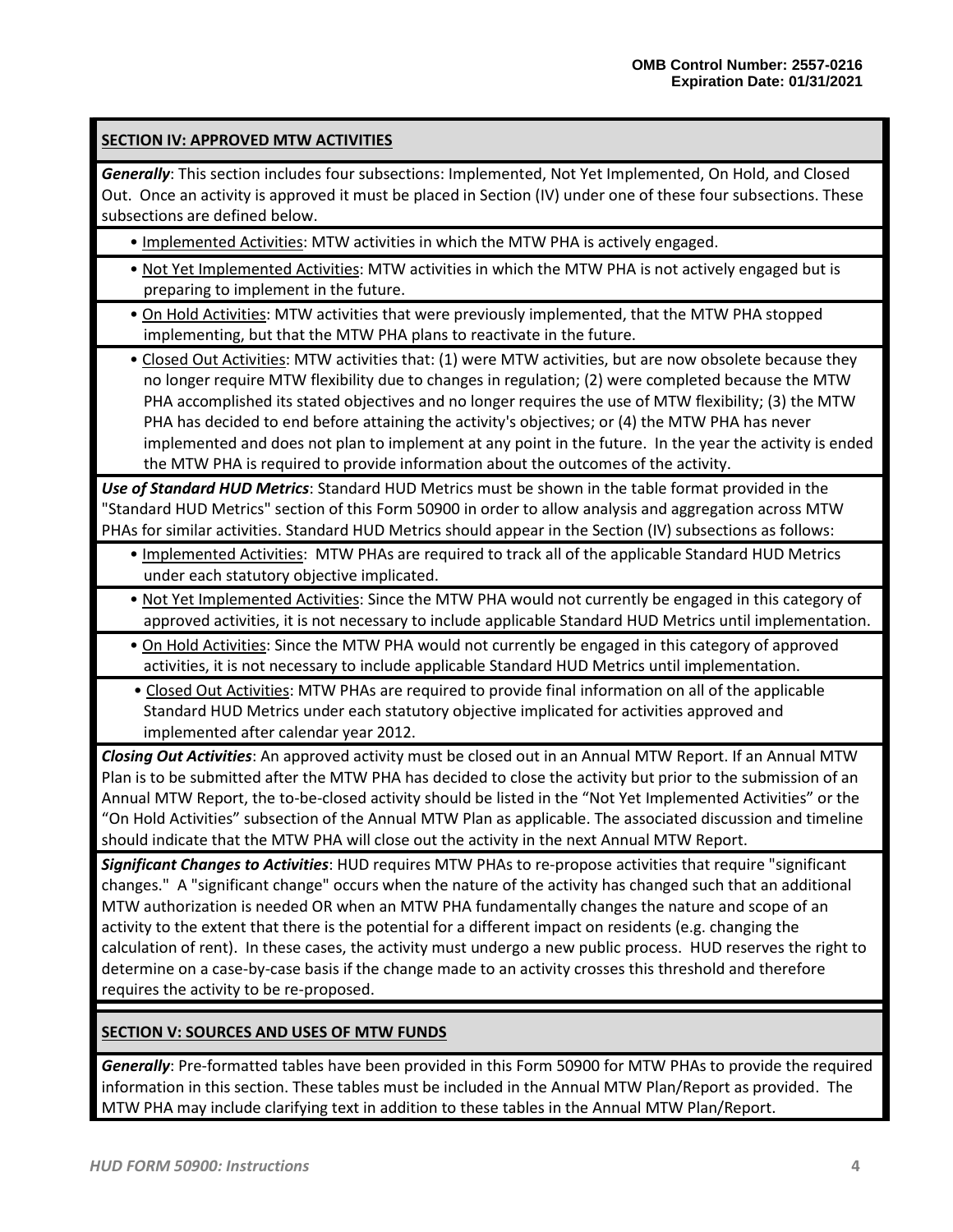# **SECTION VI: ADMINISTRATIVE**

*Board Resolution Submittal*: There is no predetermined format for submission with the Annual MTW Plan of the required resolution signed by the Board of Commissioners (or other authorized MTW PHA governing body) adopting the Annual MTW Plan and the Annual MTW Plan Certifications of Compliance.

*Certification of Meeting the MTW Statutory Requirements Submittal*: There is no predetermined format for submission with the Annual MTW Report of the required certification that the MTW PHA has met the three MTW statutory requirements.

*Certifications of Compliance Submittal*: The format for submission with the Annual MTW Plan of the required Certifications of Compliance is provided in this Form 50900. The preamble to the Certifications of Compliance directs the MTW PHA to fill in the beginning of the Plan Year for which the certification is being made. This should be provided as the first day of the Plan Year to be covered by the Annual MTW Plan (for example, for a FY2017 Annual MTW Plan for an MTW PHA with a Plan Year of January 1 – December 31, this would be January 1, 2017).

# **ADDITIONAL ITEMS**

*Appendix Information Submittal*: The MTW PHA may submit additional appendix items as it deems appropriate. Particular MTW PHAs may be required to submit additional appendix items depending on the content of the particular MTW Agreement and Annual MTW Plan (examples include RHF Plan, Local Asset Management Plan, RAD Significant Amendment, etc.) All appendices should be listed in the table of contents.

*Submittal of Implementing Documents*: As a part of the Annual MTW Plan and/or Annual MTW Report submission, the MTW PHA may not submit to HUD for approval implementing documents (such as Administrative Plans, ACOPs, etc.) or other materials that are superfluous to the items in this Form 50900. HUD may request that the MTW PHA separate such items from the Annual MTW Plan to be approved and/or Annual MTW Report to be accepted.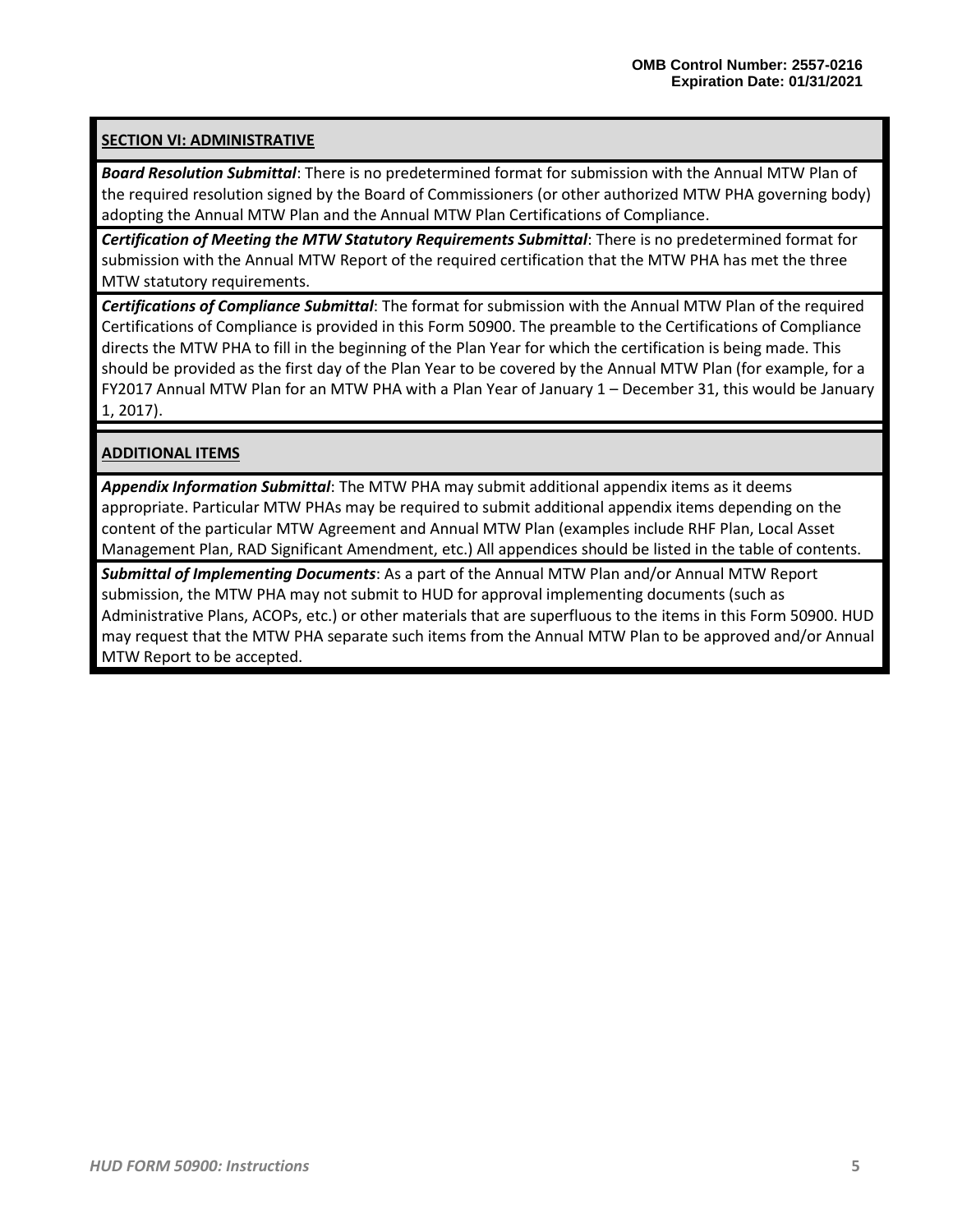|                  | <b>INTRODUCTION</b>                                                                                                                                                                                                                                                                                                                                                                                                                                                            |                |                                                                                                                                                                                                                                                                                                                                                                                                                                          |  |  |  |  |  |  |
|------------------|--------------------------------------------------------------------------------------------------------------------------------------------------------------------------------------------------------------------------------------------------------------------------------------------------------------------------------------------------------------------------------------------------------------------------------------------------------------------------------|----------------|------------------------------------------------------------------------------------------------------------------------------------------------------------------------------------------------------------------------------------------------------------------------------------------------------------------------------------------------------------------------------------------------------------------------------------------|--|--|--|--|--|--|
|                  | <b>ANNUAL MTW PLAN</b>                                                                                                                                                                                                                                                                                                                                                                                                                                                         |                | <b>ANNUAL MTW REPORT</b>                                                                                                                                                                                                                                                                                                                                                                                                                 |  |  |  |  |  |  |
| <b>A</b> .<br>В. | <b>TABLE OF CONTENTS</b><br>Include all of the required elements of the<br>Annual MTW Plan (including appendices).<br><b>OVERVIEW OF SHORT-TERM AND LONG-TERM</b><br><b>MTW GOALS AND OBJECTIVES</b><br>Short-term goals and objectives include those<br>that Plan Year. Long-term goals and objectives<br>include those that the MTW PHA plans to<br>accomplish beyond the current Plan Year. MTW<br>PHAs have the ability to define the level of                             | $\mathbf{B}$ . | A. TABLE OF CONTENTS<br>Include all the required elements of the Annual<br>MTW Report (including appendices).<br><b>OVERVIEW OF SHORT-TERM AND LONG-TERM</b><br><b>MTW GOALS AND OBJECTIVES</b><br>The MTW PHA should include information about<br>whether the short-term goals and objectives<br>provided in the corresponding Annual MTW Plan<br>were accomplished. MTW PHAs should report<br>progress towards the long-term goals and |  |  |  |  |  |  |
|                  | specificity in the short-term and long-term goals<br>and objectives. If the MTW PHA includes non-<br>MTW components, the MTW PHA should clearly<br>delineate which are MTW and which are non-<br>MTW goals and objectives. MTW PHAs have the<br>flexibility to include references to proposed and<br>ongoing activities in this section if it assists in<br>providing an explanation about short-term and<br>long-term goals and objectives. However, this is<br>not required. |                | objectives provided in the corresponding Annual<br>MTW Plan.                                                                                                                                                                                                                                                                                                                                                                             |  |  |  |  |  |  |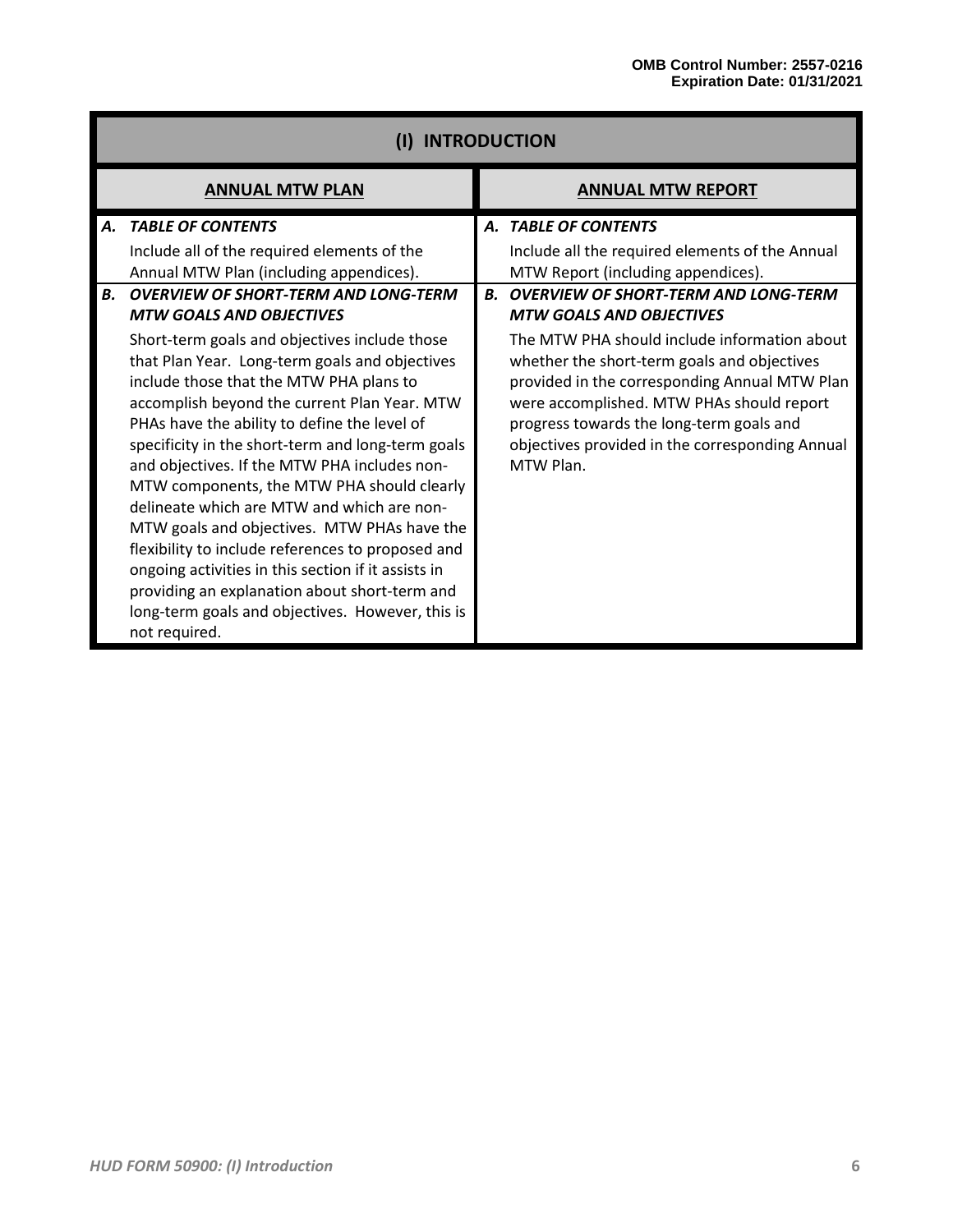# **(II) GENERAL OPERATING INFORMATION**

### **ANNUAL MTW PLAN**

#### *A. HOUSING STOCK INFORMATION*

#### **i. Planned New Public Housing Units**

New public housing units that the MTW PHA anticipates will be added during the Plan Year.

| <b>ASSET MANAGEMENT</b><br><b>PROJECT (AMP)</b> | <b>BEDROOM SIZE</b> |   |   |   |   | <b>POPULATION</b><br><b>TOTAL</b><br>TYPE*<br><b>UNITS</b> |   | # of Uniform Federal<br><b>Accessibility Standards</b><br>(UFAS) Units |                                   |           |
|-------------------------------------------------|---------------------|---|---|---|---|------------------------------------------------------------|---|------------------------------------------------------------------------|-----------------------------------|-----------|
| <b>NAME AND NUMBER</b>                          | 0/1                 |   |   |   |   | $6+$                                                       |   |                                                                        | <b>Fully</b><br><b>Accessible</b> | Adaptable |
| Name/Number                                     | #                   | # | # | # | # | #                                                          | # | Type (below)                                                           |                                   |           |
| Name/Number                                     | #                   | # | # | # | # | #                                                          | # | Type (below)                                                           |                                   |           |
| Name/Number                                     | #                   | # | # | # | # | #                                                          | # | Type (below)                                                           |                                   | #         |

**#**

#### **Total Public Housing Units to be Added in the Plan Year**

\* Select "Population Type" from: General, Elderly, Disabled, Elderly/Disabled, Other

#### **If "Population Type" is "Other" please describe:**

**Description**

#### **ii. Planned Public Housing Units to be Removed**

Public housing units that the MTW PHA anticipates will be removed during the Plan Year.

| <b>AMP NAME AND</b><br><b>NUMBER</b> | <b>NUMBER OF</b><br><b>UNITS TO BE</b><br><b>REMOVED</b> | <b>EXPLANATION FOR REMOVAL</b> |
|--------------------------------------|----------------------------------------------------------|--------------------------------|
| Name/Number                          | #                                                        | Explanation                    |
| Name/Number                          | Ħ                                                        | Explanation                    |
| Name/Number                          | #                                                        | Explanation                    |
|                                      | ᅭ                                                        |                                |

**Total Public Housing Units to be Removed in the Plan Year #**

#### **iii. Planned New Project Based Vouchers**

Tenant-based vouchers that the MTW PHA anticipates project-basing for the first time during the Plan Year. These include only those in which at least an Agreement to enter into a Housing Assistance Payment (AHAP) will be in place by the end of the Plan Year. Indicate whether the unit is included in the Rental Assistance Demonstration (RAD).

| <b>PROPERTY NAME</b> | <b>NUMBER OF</b><br><b>VOUCHERS TO BE</b><br><b>PROJECT-BASED</b> | RAD?   | <b>DESCRIPTION OF PROJECT</b>                    |
|----------------------|-------------------------------------------------------------------|--------|--------------------------------------------------|
| <b>Name</b>          | Ħ                                                                 | Yes/No | <b>Description</b>                               |
| <b>Name</b>          | Ħ                                                                 | Yes/No | <b>Description</b>                               |
|                      | #                                                                 |        | Planned Total Vouchers to be Newly Project-Based |

*HUD FORM 50900: (II) General Operating Information* **7**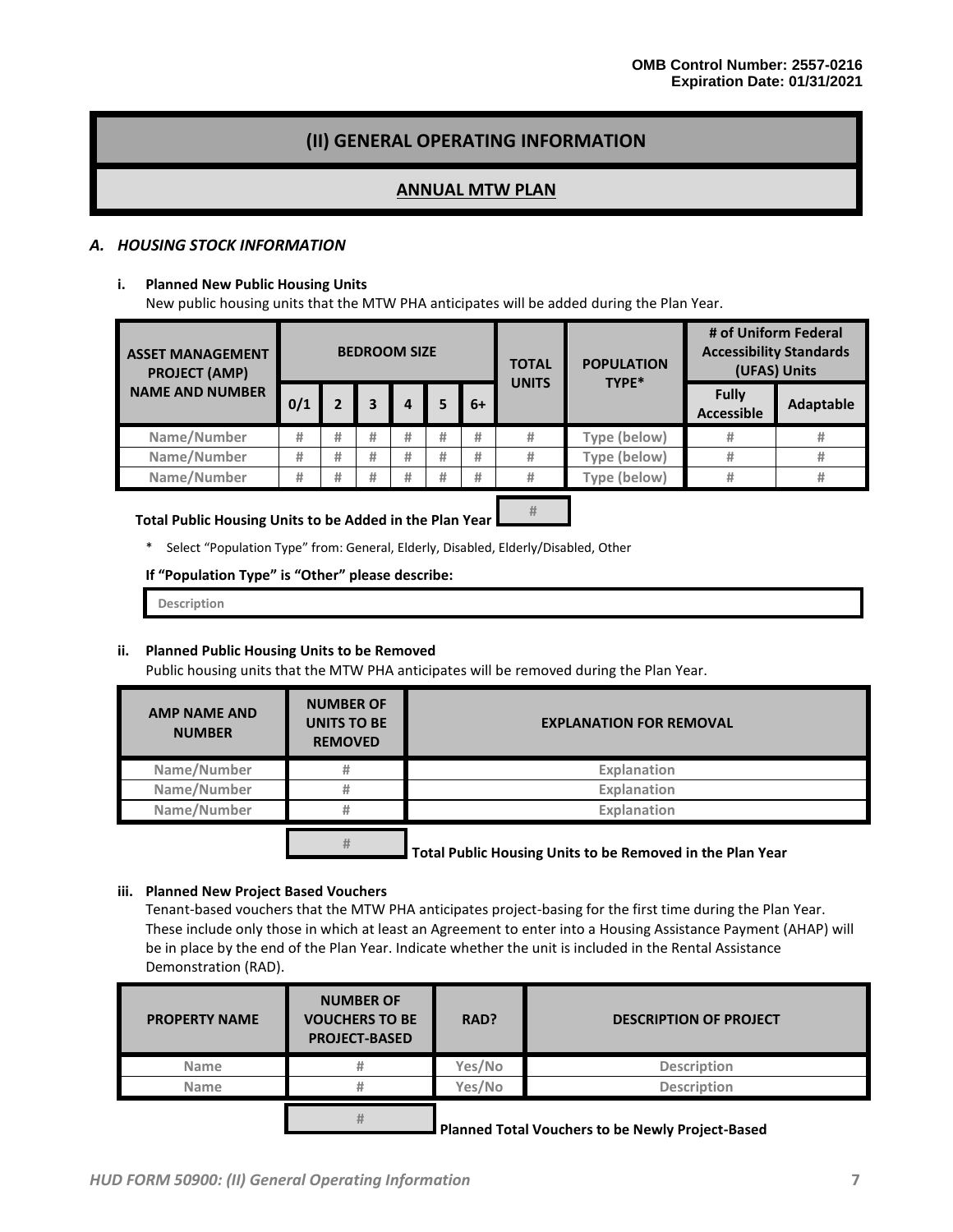#### **iv. Planned Existing Project Based Vouchers**

Tenant-based vouchers that the MTW PHA is currently project-basing in the Plan Year. These include only those in which at least an AHAP is already in place at the beginning of the Plan Year. Indicate whether the unit is included in RAD.

| <b>PROPERTY NAME</b> | <b>NUMBER OF</b><br><b>PROJECT-BASED</b><br><b>VOUCHERS</b> | <b>PLANNED</b><br><b>STATUS AT END</b><br>OF PLAN YEAR* | RAD?   | <b>DESCRIPTION OF PROJECT</b> |
|----------------------|-------------------------------------------------------------|---------------------------------------------------------|--------|-------------------------------|
| <b>Name</b>          | #                                                           | Status (below)                                          | Yes/No | <b>Description</b>            |
| <b>Name</b>          |                                                             | Status (below)                                          | Yes/No | <b>Description</b>            |
|                      |                                                             | <b>Dlanned Total Evicting Droiget Bacod Vouchors</b>    |        |                               |

#### **Planned Total Existing Project-Based Vouchers**

\* Select "Planned Status at the End of Plan Year" from: Committed, Leased/Issued

#### **v. Planned Other Changes to MTW Housing Stock Anticipated During the Plan Year**

Examples of the types of other changes can include (but are not limited to): units held off-line due to relocation or substantial rehabilitation, local, non-traditional units to be acquired/developed, etc.

**PLANNED OTHER CHANGES TO MTW HOUSING STOCK ANTICIPATED IN THE PLAN YEAR**

**Description**

#### **vi. General Description of All Planned Capital Expenditures During the Plan Year**

Narrative general description of all planned capital expenditures of MTW funds during the Plan Year.

**GENERAL DESCRIPTION OF ALL PLANNED CAPITAL EXPENDITURES DURING THE PLAN YEAR**

**Description**

#### *B. LEASING INFORMATION*

**i. Planned Number of Households Served** Snapshot and unit month information on the number of households the MTW PHA plans to serve at the end of the Plan Year.

| <b>PLANNED NUMBER OF HOUSEHOLDS SERVED</b><br><b>THROUGH:</b> | <b>PLANNED NUMBER OF</b><br><b>UNIT MONTHS</b><br>OCCUPIED/LEASED* | <b>PLANNED NUMBER OF</b><br><b>HOUSEHOLDS TO BE</b><br>SERVED** |  |
|---------------------------------------------------------------|--------------------------------------------------------------------|-----------------------------------------------------------------|--|
| <b>MTW Public Housing Units Leased</b>                        |                                                                    |                                                                 |  |
| MTW Housing Choice Vouchers (HCV) Utilized                    |                                                                    |                                                                 |  |
| Local, Non-Traditional: Tenant-Based^                         |                                                                    |                                                                 |  |
| Local, Non-Traditional: Property-Based^                       |                                                                    |                                                                 |  |
| Local, Non-Traditional: Homeownership^                        |                                                                    |                                                                 |  |
| <b>Dlonned Total Households Conrod</b>                        |                                                                    |                                                                 |  |

#### **Planned Total Households Served**

- \* "Planned Number of Unit Months Occupied/Leased" is the total number of months the MTW PHA plans to have leased/occupied in each category throughout the full Plan Year.
- \*\* "Planned Number of Households to be Served" is calculated by dividing the "Planned Number of Unit Months Occupied/Leased" by the number of months in the Plan Year.
- ^ In instances when a local, non-traditional program provides a certain subsidy level but does not specify a number of units/households to be served, the MTW PHA should estimate the number of households to be served.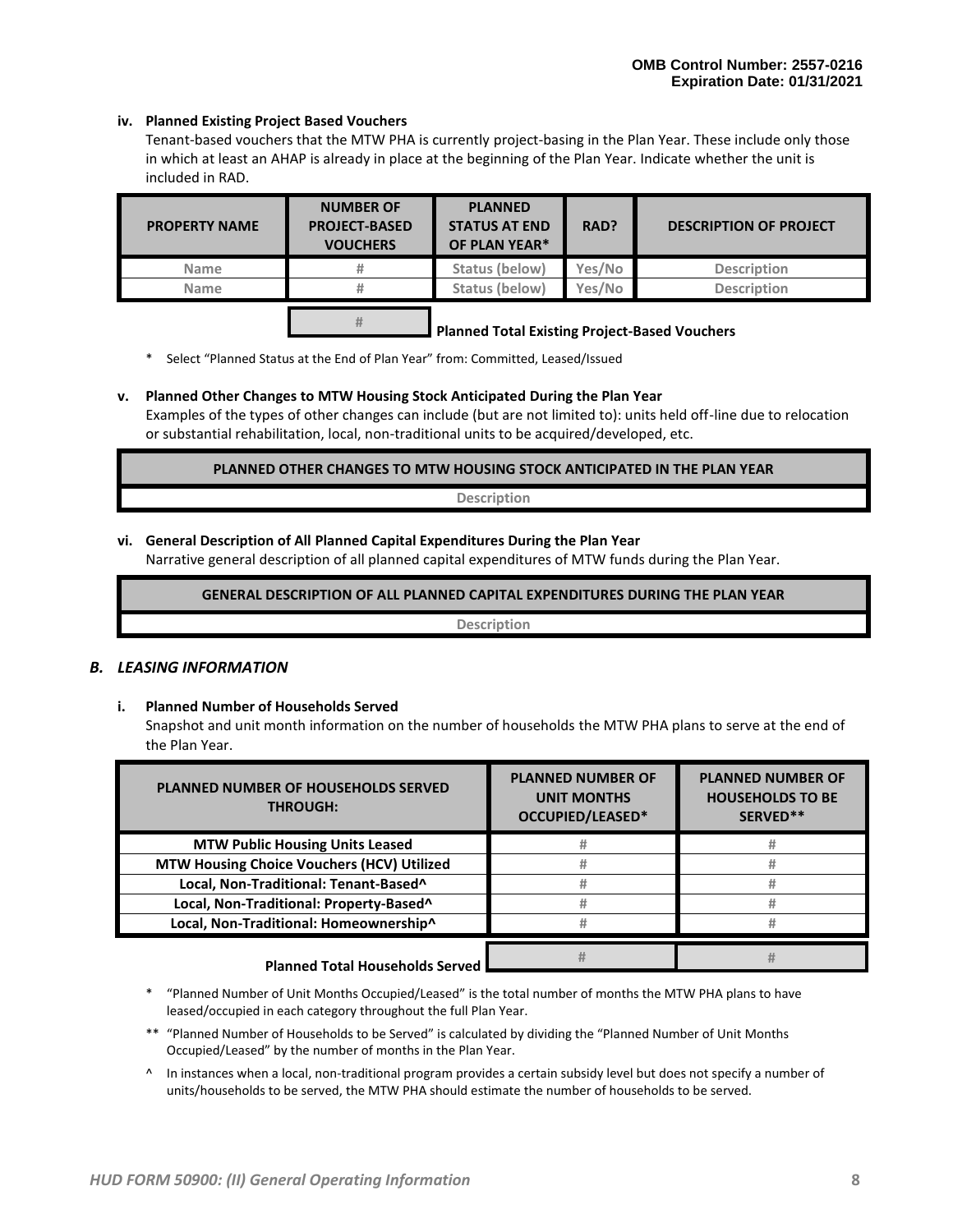| <b>LOCAL, NON-</b><br><b>TRADITIONAL CATEGORY</b> | <b>MTW ACTIVITY NAME/NUMBER</b> | <b>PLANNED NUMBER</b><br>OF UNIT MONTHS<br>OCCUPIED/LEASED* | <b>PLANNED NUMBER OF</b><br><b>HOUSEHOLDS TO BE</b><br>SERVED* |  |
|---------------------------------------------------|---------------------------------|-------------------------------------------------------------|----------------------------------------------------------------|--|
| <b>Tenant-Based</b>                               | Name/#                          |                                                             |                                                                |  |
| <b>Property-Based</b>                             | Name/#                          |                                                             |                                                                |  |
| Homeownership                                     | Name/#                          |                                                             |                                                                |  |

\* The sum of the figures provided should match the totals provided for each local, non-traditional categories in the previous table. Figures should be given by individual activity. Multiple entries may be made for each category if applicable..

**ii. Discussion of Any Anticipated Issues/Possible Solutions Related to Leasing** Discussions of any anticipated issues and solutions in the MTW housing programs listed.

| <b>HOUSING PROGRAM</b>            | <b>DESCRIPTION OF ANTICIPATED LEASING ISSUES AND POSSIBLE SOLUTIONS</b> |
|-----------------------------------|-------------------------------------------------------------------------|
| <b>MTW Public Housing</b>         | <b>Description</b>                                                      |
| <b>MTW Housing Choice Voucher</b> | <b>Description</b>                                                      |
| <b>Local, Non-Traditional</b>     | <b>Description</b>                                                      |

#### *C. WAITING LIST INFORMATION*

#### **i. Waiting List Information Anticipated**

Snapshot information of waiting list data as anticipated at the beginning of the Plan Year. The "Description" column should detail the structure of the waiting list and the population(s) served.

| <b>WAITING LIST NAME</b>          | <b>DESCRIPTION</b> | <b>NUMBER OF</b><br><b>HOUSEHOLDS</b><br><b>ON WAITING</b><br><b>LIST</b> | <b>WAITING LIST OPEN,</b><br><b>PARTIALLY OPEN OR</b><br><b>CLOSED</b> | <b>PLANS TO</b><br><b>OPEN THE</b><br><b>WAITING LIST</b><br><b>DURING THE</b><br><b>PLAN YEAR</b> |
|-----------------------------------|--------------------|---------------------------------------------------------------------------|------------------------------------------------------------------------|----------------------------------------------------------------------------------------------------|
| <b>Name</b>                       | <b>Description</b> | #                                                                         | <b>Open/Partially Open/Closed</b>                                      | Yes/No                                                                                             |
| <b>Description</b><br><b>Name</b> |                    | <b>Open/Partially Open/Closed</b><br>#                                    |                                                                        | Yes/No                                                                                             |
| <b>Name</b>                       | <b>Description</b> | #                                                                         | <b>Open/Partially Open/Closed</b>                                      | Yes/No                                                                                             |

**Please describe any duplication of applicants across waiting lists:**

**Description**

#### **ii. Planned Changes to Waiting List in the Plan Year**

Please describe any anticipated changes to the organizational structure or policies of the waiting list(s), including any opening or closing of a waiting list, during the Plan Year.

| <b>WAITING LIST NAME</b> | <b>DESCRIPTION OF PLANNED CHANGES TO WAITING LIST</b> |
|--------------------------|-------------------------------------------------------|
| <b>Name</b>              | <b>Description</b>                                    |
| <b>Name</b>              | <b>Description</b>                                    |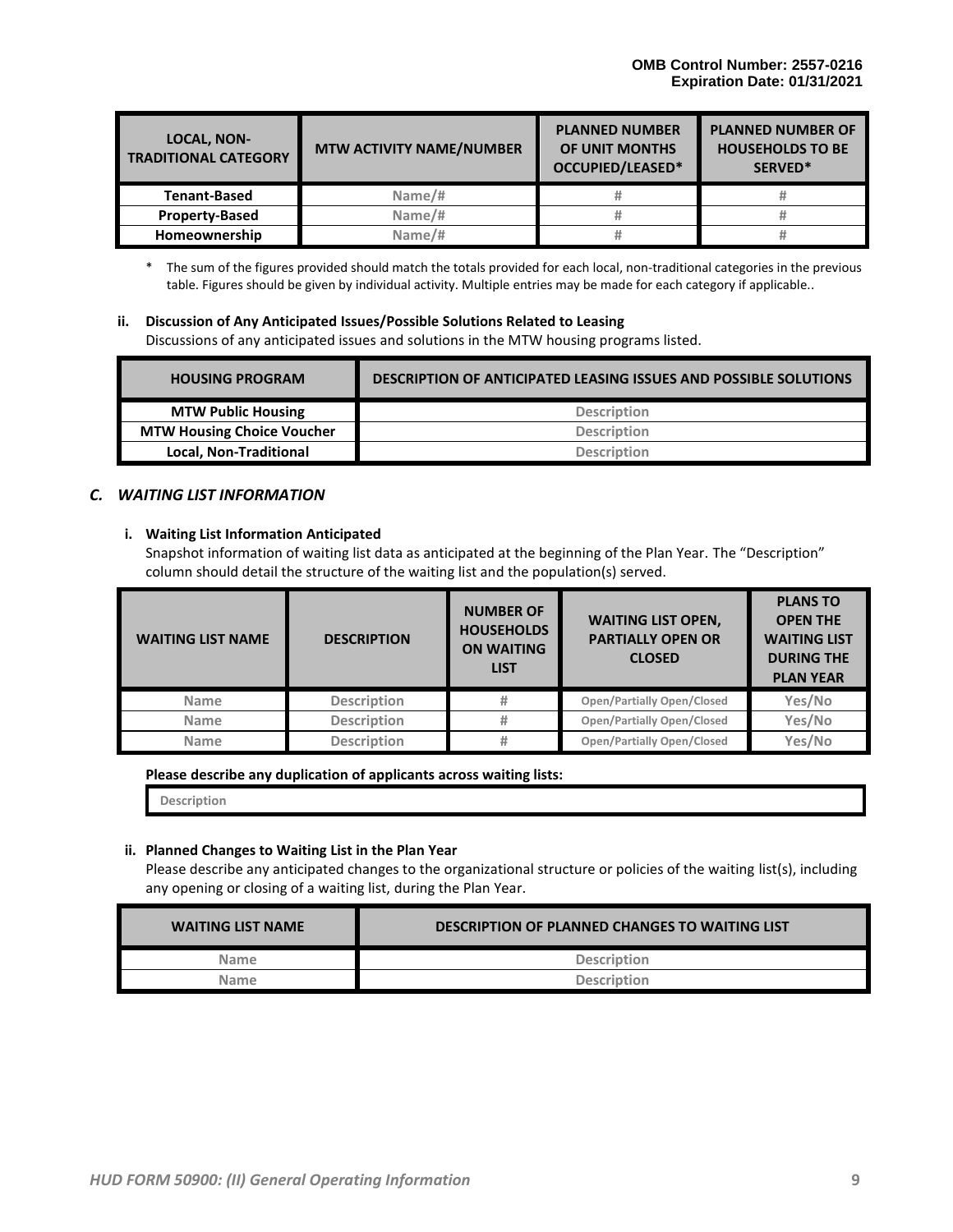# **(II) GENERAL OPERATING INFORMATION**

### **ANNUAL MTW REPORT**

#### *A. HOUSING STOCK INFORMATION*

#### **i. Actual New Project Based Vouchers**

Tenant-based vouchers that the MTW PHA project-based for the first time during the Plan Year. These include only those in which at least an Agreement to enter into a Housing Assistance Payment (AHAP) was in place by the end of the Plan Year. Indicate whether the unit is included in the Rental Assistance Demonstration (RAD).

| <b>PROPERTY NAME</b> | <b>NUMBER OF</b><br><b>VOUCHERS NEWLY</b><br><b>PROJECT-BASED</b> |               | <b>STATUS AT END</b><br>OF PLAN YEAR** | RAD?   | <b>DESCRIPTION OF PROJECT</b> |  |
|----------------------|-------------------------------------------------------------------|---------------|----------------------------------------|--------|-------------------------------|--|
|                      | Planned*                                                          | <b>Actual</b> |                                        |        |                               |  |
| <b>Name</b>          |                                                                   | #             | Status (below)                         | Yes/No | <b>Description</b>            |  |
| <b>Name</b>          |                                                                   | #             | Status (below)                         | Yes/No | <b>Description</b>            |  |
|                      |                                                                   |               |                                        |        |                               |  |

 **Planned/Actual Total Vouchers Newly Project-Based**

\* Figures in the "Planned" column should match the corresponding Annual MTW Plan.

**#**

\*\* Select "Status at the End of Plan Year" from: Committed, Leased/Issued

**#**

**Please describe differences between the Planned and Actual Number of Vouchers Newly Project-Based:**

**Description**

#### **ii. Actual Existing Project Based Vouchers**

Tenant-based vouchers that the MTW PHA is currently project-basing in the Plan Year. These include only those in which at least an AHAP was in place by the beginning of the Plan Year. Indicate whether the unit is included in RAD.

| <b>PROPERTY NAME</b> | <b>NUMBER OF PROJECT-</b><br><b>BASED VOUCHERS</b> |               | <b>STATUS AT END</b><br>OF PLAN YEAR** | RAD?   | <b>DESCRIPTION OF PROJECT</b>                         |  |
|----------------------|----------------------------------------------------|---------------|----------------------------------------|--------|-------------------------------------------------------|--|
|                      | Planned*                                           | <b>Actual</b> |                                        |        |                                                       |  |
| <b>Name</b>          |                                                    | #             | Status (below)                         | Yes/No | <b>Description</b>                                    |  |
| <b>Name</b>          |                                                    | #             | Status (below)                         | Yes/No | <b>Description</b>                                    |  |
|                      | #                                                  | #             |                                        |        | Dlannad (Actual Total Evicting Duaiset Desad Vaushous |  |

 **Planned/Actual Total Existing Project-Based Vouchers #**

Figures and text in the "Planned" column should match the corresponding Annual MTW Plan.

\*\* Select "Status at the End of Plan Year" from: Committed, Leased/Issued

#### **Please describe differences between the Planned and Actual Existing Number of Vouchers Project-Based:**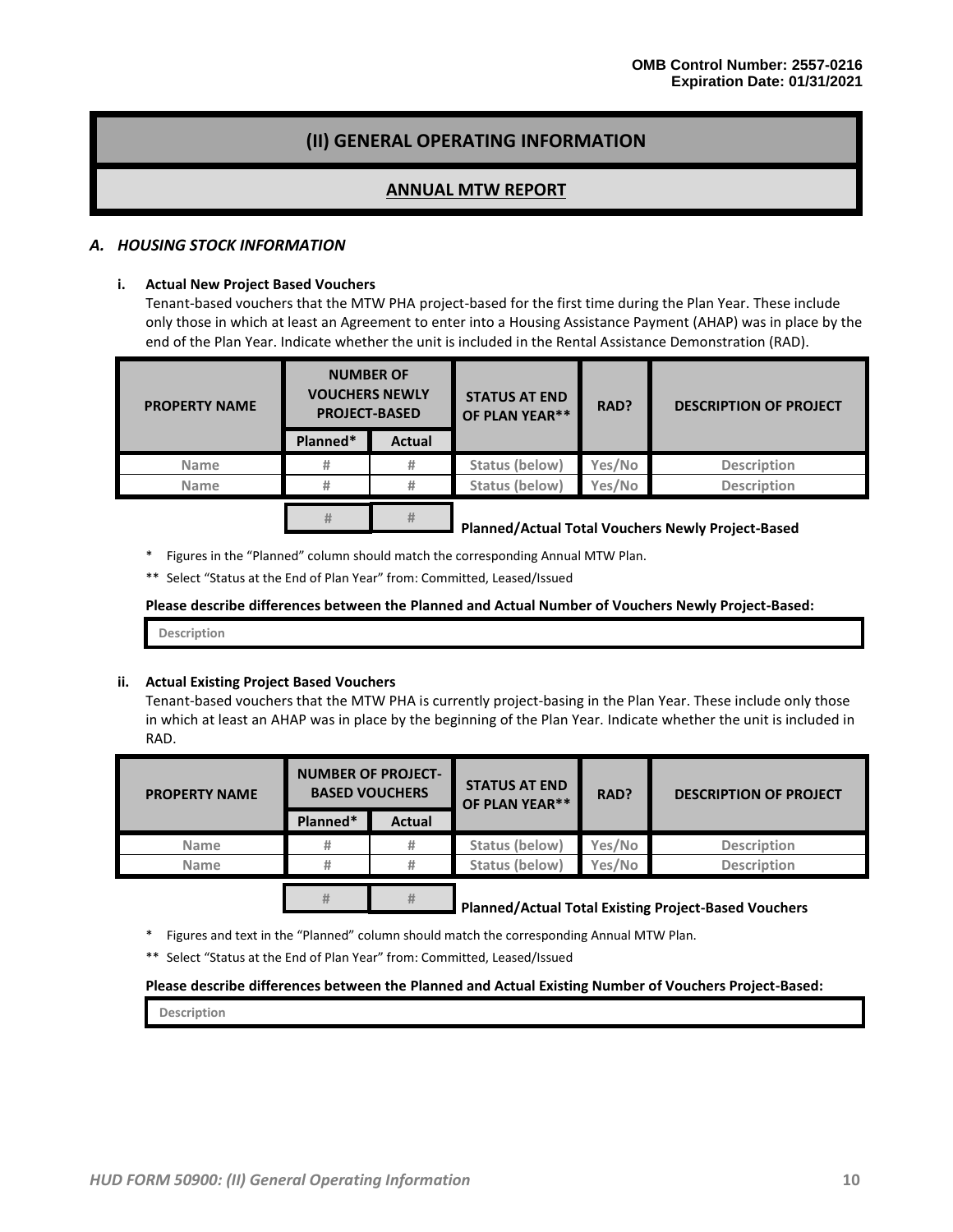#### **iii. Actual Other Changes to MTW Housing Stock in the Plan Year**

Examples of the types of other changes can include (but are not limited to): units held off-line due to relocation or substantial rehabilitation, local, non-traditional units to be acquired/developed, etc.

#### **ACTUAL OTHER CHANGES TO MTW HOUSING STOCK IN THE PLAN YEAR**

**Description**

#### **iv. General Description of All Actual Capital Expenditures During the Plan Year**

Narrative general description of all actual capital expenditures of MTW funds during the Plan Year.

#### **GENERAL DESCRIPTION OF ALL ACTUAL CAPITAL EXPENDITURES DURING THE PLAN YEAR**

**Description**

#### *B. LEASING INFORMATION*

#### **i. Actual Number of Households Served**

Snapshot and unit month information on the number of households the MTW PHA actually served at the end of the Plan Year.

| <b>NUMBER OF HOUSEHOLDS SERVED</b><br><b>THROUGH:</b> |                       | <b>NUMBER OF UNIT MONTHS</b><br>OCCUPIED/LEASED* | <b>NUMBER OF HOUSEHOLDS</b><br>SERVED** |               |
|-------------------------------------------------------|-----------------------|--------------------------------------------------|-----------------------------------------|---------------|
|                                                       | Planned <sup>^^</sup> | Actual                                           | Planned <sup>^^</sup>                   | <b>Actual</b> |
| <b>MTW Public Housing Units Leased</b>                | #                     | #                                                | #                                       | #             |
| <b>MTW Housing Choice Vouchers (HCV) Utilized</b>     | #                     | #                                                | #                                       | #             |
| Local, Non-Traditional: Tenant-Based                  | #                     | #                                                | #                                       | #             |
| Local, Non-Traditional: Property-Based                | #                     | #                                                | #                                       | #             |
| Local, Non-Traditional: Homeownership                 | #                     | #                                                | #                                       |               |
|                                                       | Ħ                     | #                                                | #                                       |               |

- \* "Planned Number of Unit Months Occupied/Leased" is the total number of months the MTW PHA planned to have leased/occupied in each category throughout the full Plan Year (as shown in the Annual MTW Plan).
- \*\* "Planned Number of Households to be Served" is calculated by dividing the "Planned Number of Unit Months Occupied/Leased" by the number of months in the Plan Year (as shown in the Annual MTW Plan).

^^ Figures and text in the "Planned" column should match the corresponding Annual MTW Plan.

#### **Please describe any differences between the planned and actual households served:**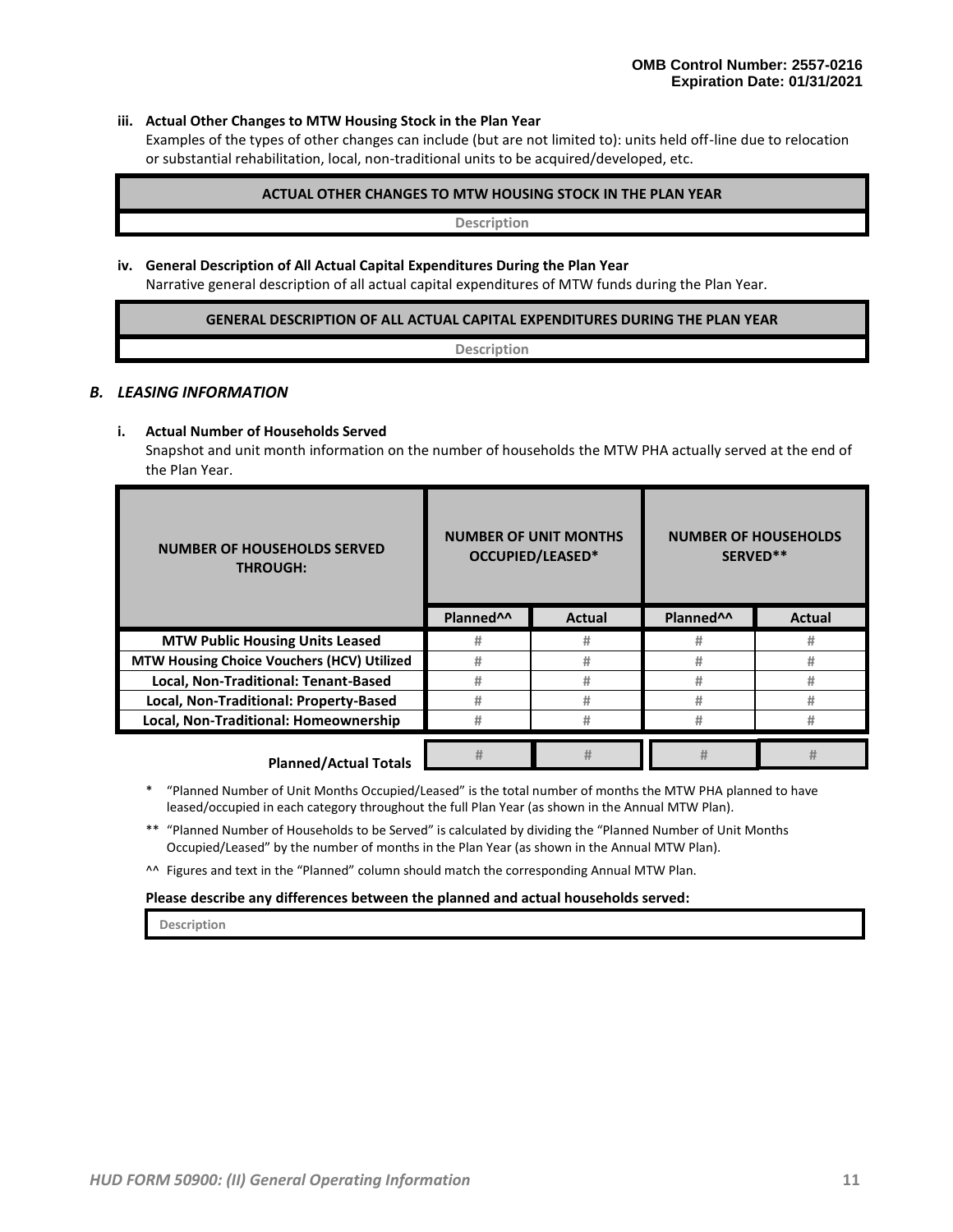| <b>LOCAL, NON-</b><br><b>TRADITIONAL CATEGORY</b> | <b>MTW ACTIVITY</b><br><b>NAME/NUMBER</b> | <b>NUMBER OF UNIT</b><br><b>MONTHS</b><br>OCCUPIED/LEASED* |               | <b>NUMBER OF</b><br><b>HOUSEHOLDS TO BE</b><br>SERVED* |               |
|---------------------------------------------------|-------------------------------------------|------------------------------------------------------------|---------------|--------------------------------------------------------|---------------|
|                                                   |                                           | Planned <sup>^^</sup>                                      | <b>Actual</b> | Planned <sup>^^</sup>                                  | <b>Actual</b> |
| <b>Tenant-Based</b>                               | Name/#                                    | #                                                          | #             | #                                                      | #             |
| <b>Property-Based</b>                             | Name/#                                    | #                                                          |               | #                                                      | #             |
| Homeownership                                     | Name/#                                    | #                                                          |               | #                                                      | #             |
|                                                   | <b>Planned/Actual Totals</b>              | #                                                          | #             |                                                        | #             |

\* The sum of the figures provided should match the totals provided for each Local, Non-Traditional category in the previous table. Figures should be given by individual activity. Multiple entries may be made for each category if applicable.

^^ Figures and text in the "Planned" column should match the corresponding Annual MTW Plan.

| <b>HOUSEHOLDS RECEIVING LOCAL, NON-TRADITIONAL</b><br><b>SERVICES ONLY</b> | <b>AVERAGE</b><br><b>NUMBER OF</b><br><b>HOUSEHOLDS PER</b><br><b>MONTH</b> | <b>TOTAL NUMBER OF</b><br><b>HOUSEHOLDS IN THE</b><br><b>PLAN YEAR</b> |
|----------------------------------------------------------------------------|-----------------------------------------------------------------------------|------------------------------------------------------------------------|
| <b>Program Name/Services Provided</b>                                      |                                                                             | #                                                                      |

#### **ii. Discussion of Any Actual Issues/Solutions Related to Leasing**

Discussion of any actual issues and solutions utilized in the MTW housing programs listed.

| <b>HOUSING PROGRAM</b>            | <b>DESCRIPTION OF ACTUAL LEASING ISSUES AND SOLUTIONS</b> |
|-----------------------------------|-----------------------------------------------------------|
| <b>MTW Public Housing</b>         | <b>Description</b>                                        |
| <b>MTW Housing Choice Voucher</b> | <b>Description</b>                                        |
| Local, Non-Traditional            | <b>Description</b>                                        |

#### *C. WAITING LIST INFORMATION*

#### **i. Actual Waiting List Information**

Snapshot information on the actual status of MTW waiting lists at the end of the Plan Year. The "Description" column should detail the structure of the waiting list and the population(s) served.

| <b>WAITING LIST NAME</b> | <b>DESCRIPTION</b> | <b>NUMBER OF</b><br><b>HOUSEHOLDS</b><br><b>ON WAITING</b><br><b>LIST</b> | <b>WAITING LIST OPEN,</b><br><b>PARTIALLY OPEN OR</b><br><b>CLOSED</b> | <b>WAS THE</b><br><b>WAITING LIST</b><br><b>OPENED</b><br><b>DURING THE</b><br><b>PLAN YEAR</b> |
|--------------------------|--------------------|---------------------------------------------------------------------------|------------------------------------------------------------------------|-------------------------------------------------------------------------------------------------|
| <b>Name</b>              | <b>Description</b> | #                                                                         | <b>Open/Partially Open/Closed</b>                                      | Yes/No                                                                                          |
| <b>Name</b>              | <b>Description</b> | #                                                                         | <b>Open/Partially Open/Closed</b>                                      | Yes/No                                                                                          |
| <b>Name</b>              | <b>Description</b> | #                                                                         | <b>Open/Partially Open/Closed</b>                                      | Yes/No                                                                                          |

#### **Please describe any duplication of applicants across waiting lists:**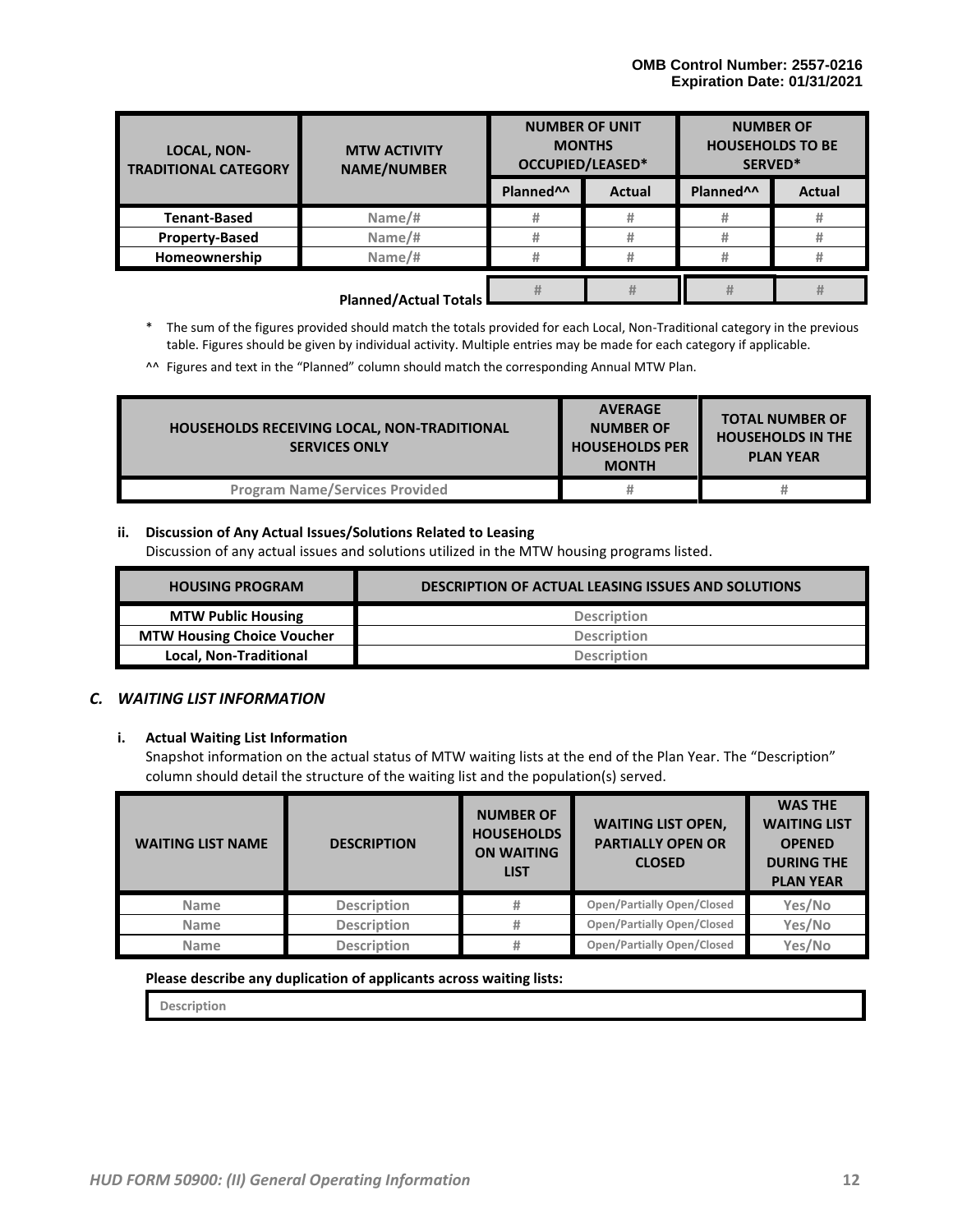#### **ii. Actual Changes to Waiting List in the Plan Year**

Please describe any actual changes to the organizational structure or policies of the waiting list(s), including any opening or closing of a waiting list, during the Plan Year.

| <b>WAITING LIST NAME</b> | DESCRIPTION OF ACTUAL CHANGES TO WAITING LIST |
|--------------------------|-----------------------------------------------|
| <b>Name</b>              | <b>Description</b>                            |
| <b>Name</b>              | <b>Description</b>                            |

#### *D. INFORMATION ON STATUTORY OBJECTIVES AND REQUIREMENTS*

#### **i. 75% of Families Assisted Are Very Low Income**

HUD will verify compliance with the statutory requirement that at least 75% of the households assisted by the MTW PHA are very low income for MTW public housing units and MTW HCVs through HUD systems. The MTW PHA should provide data for the actual families housed upon admission during the PHA's Plan Year reported in the "Local, Non-Traditional: Tenant-Based"; "Local, Non-Traditional: Property-Based"; and "Local, Non-Traditional: Homeownership" categories. Do not include households reported in the "Local, Non-Traditional Services Only" category.

| <b>INCOME LEVEL</b>                               | NUMBER OF LOCAL, NON-TRADITIONAL<br><b>HOUSEHOLDS ADMITTED IN THE PLAN YEAR</b> |
|---------------------------------------------------|---------------------------------------------------------------------------------|
| 80%-50% Area Median Income                        |                                                                                 |
| 49%-30% Area Median Income                        |                                                                                 |
| <b>Below 30% Area Median Income</b>               |                                                                                 |
| Total Losal, Nan Tuaditional Households, Admitted |                                                                                 |

**Total Local, Non-Traditional Households Admitted**

#### **ii. Maintain Comparable Mix**

HUD will verify compliance with the statutory requirement that MTW PHAs continue to serve a comparable mix of families by family size by first assessing a baseline mix of family sizes served by the MTW PHA prior to entry into the MTW demonstration (or the closest date with available data) and compare that to the current mix of family sizes served during the Plan Year.

|                              |                                                          | <b>BASELINE MIX OF FAMILY SIZES SERVED (upon entry to MTW)</b> |                                       |                                      |                                          |
|------------------------------|----------------------------------------------------------|----------------------------------------------------------------|---------------------------------------|--------------------------------------|------------------------------------------|
| <b>FAMILY</b><br><b>SIZE</b> | <b>OCCUPIED</b><br><b>PUBLIC HOUSING</b><br><b>UNITS</b> | <b>UTILIZED</b><br><b>HCVs</b>                                 | <b>NON-MTW</b><br><b>ADJUSTMENTS*</b> | <b>BASELINE MIX</b><br><b>NUMBER</b> | <b>BASELINE MIX</b><br><b>PERCENTAGE</b> |
| 1 Person                     | #                                                        | #                                                              | #                                     | #                                    | #%                                       |
| 2 Person                     | #                                                        | #                                                              | #                                     | #                                    | #%                                       |
| 3 Person                     | #                                                        | #                                                              | #                                     | #                                    | #%                                       |
| 4 Person                     | #                                                        | #                                                              | #                                     | #                                    | #%                                       |
| 5 Person                     | #                                                        | #                                                              | #                                     | #                                    | #%                                       |
| 6+ Person                    | #                                                        | #                                                              | #                                     | #                                    | #%                                       |
| <b>TOTAL</b>                 |                                                          | #                                                              | #                                     | #                                    | #%                                       |

\* "Non-MTW Adjustments" are defined as factors that are outside the control of the MTW PHA. An example of an acceptable "Non-MTW Adjustment" would include demographic changes in the community's overall population. If the MTW PHA includes "Non-MTW Adjustments," a thorough justification, including information substantiating the numbers given, should be included below.

#### **Please describe the justification for any "Non-MTW Adjustments" given above:**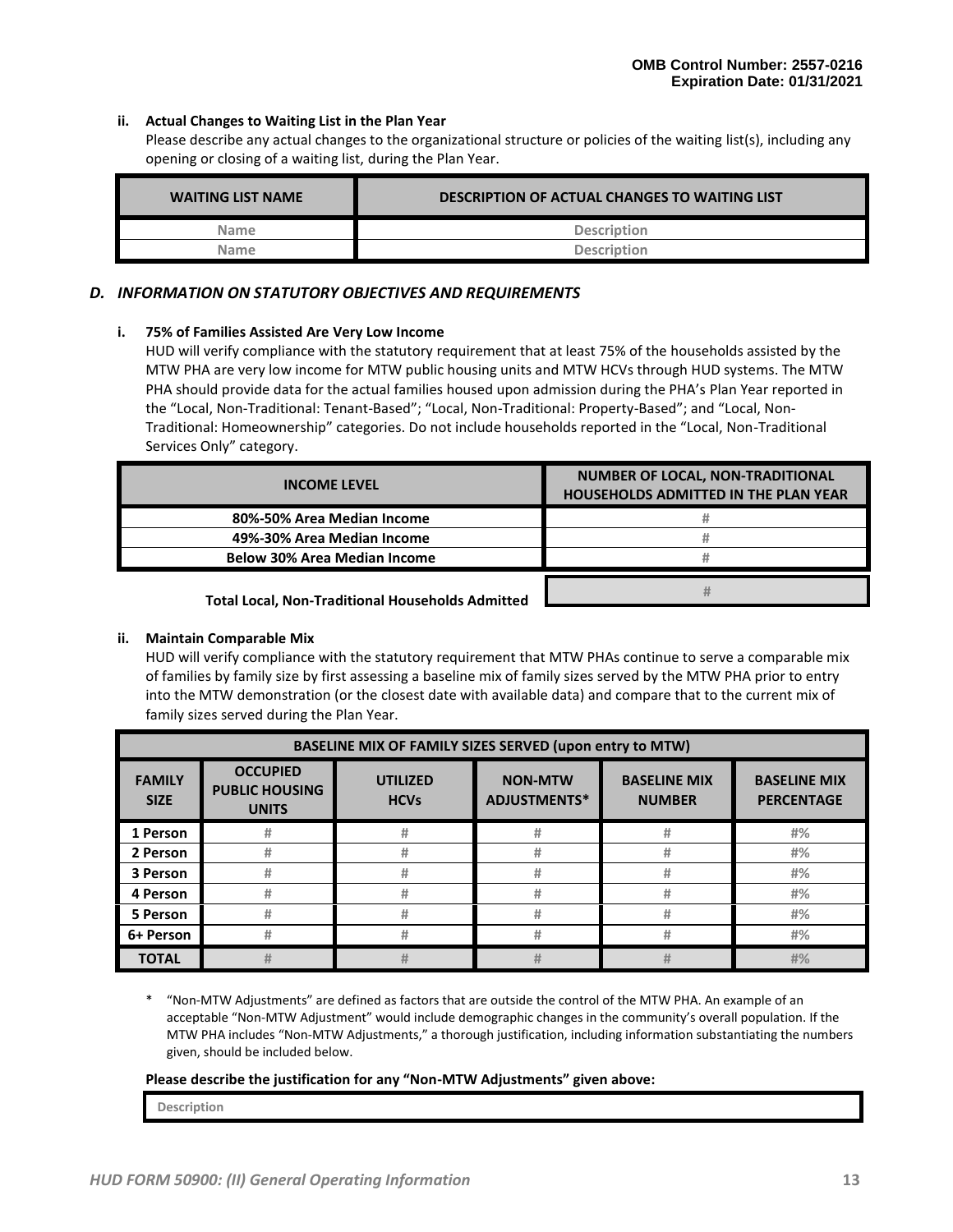|                              |                                     |                                                                      | MIX OF FAMILY SIZES SERVED (in Plan Year)                                 |                                                                                      |
|------------------------------|-------------------------------------|----------------------------------------------------------------------|---------------------------------------------------------------------------|--------------------------------------------------------------------------------------|
| <b>FAMILY</b><br><b>SIZE</b> | <b>BASELINE MIX</b><br>PERCENTAGE** | <b>NUMBER OF</b><br><b>HOUSEHOLDS SERVED</b><br><b>IN PLAN YEAR^</b> | <b>PERCENTAGE OF</b><br><b>HOUSEHOLDS SERVED</b><br><b>IN PLAN YEAR^^</b> | <b>PERCENTAGE CHANGE FROM</b><br><b>BASELINE YEAR TO CURRENT</b><br><b>PLAN YEAR</b> |
| 1 Person                     | #%                                  | #                                                                    | #%                                                                        | #%                                                                                   |
| 2 Person                     | #%                                  | #                                                                    | #%                                                                        | #%                                                                                   |
| 3 Person                     | #%                                  | #                                                                    | #%                                                                        | #%                                                                                   |
| 4 Person                     | #%                                  | #                                                                    | #%                                                                        | #%                                                                                   |
| 5 Person                     | #%                                  | #                                                                    | #%                                                                        | #%                                                                                   |
| 6+ Person                    | #%                                  | #                                                                    | #%                                                                        | #%                                                                                   |
| <b>TOTAL</b>                 | #%                                  | #                                                                    | #%                                                                        | #%                                                                                   |

\*\* The "Baseline Mix Percentage" figures given in the "Mix of Family Sizes Served (in Plan Year)" table should match those in the column of the same name in the "Baseline Mix of Family Sizes Served (upon entry to MTW)" table.

^ The "Total" in the "Number of Households Served in Plan Year" column should match the "Actual Total" box in the "Actual Number of Households Served in the Plan Year" table in Section II.B.i of this Annual MTW Report.

^^ The percentages in this column should be calculated by dividing the number in the prior column for each family size by the "Total" number of households served in the Plan Year. These percentages will reflect adjustment to the mix of families served that are due to the decisions of the MTW PHA. Justification of percentages in the current Plan Year that vary by more than 5% from the Baseline Year must be provided below.

#### **Please describe the justification for any variances of more than 5% between the Plan Year and Baseline Year:**

**Description**

#### **iii. Number of Households Transitioned to Self-Sufficiency in the Plan Year**

Number of households, across MTW activities, that were transitioned to the MTW PHA's local definition of self sufficiency during the Plan Year.

| <b>MTW ACTIVITY</b><br><b>NAME/NUMBER</b> | <b>NUMBER OF</b><br><b>HOUSEHOLDS</b><br><b>TRANSITIONED TO</b><br><b>SELF SUFFICIENCY*</b> | MTW PHA LOCAL DEFINITION OF SELF SUFFICIENCY             |
|-------------------------------------------|---------------------------------------------------------------------------------------------|----------------------------------------------------------|
| Name/Number                               |                                                                                             | <b>Definition</b>                                        |
| Name/Number                               |                                                                                             | <b>Definition</b>                                        |
| Name/Number                               |                                                                                             | <b>Definition</b>                                        |
|                                           |                                                                                             | (Households Duplicated Across MTW Activities)            |
|                                           | #                                                                                           | <b>Total Households Transitioned to Self Sufficiency</b> |

\* Figures should match the outcome reported where metric SS#8 is used in Section IV of this Annual MTW Report.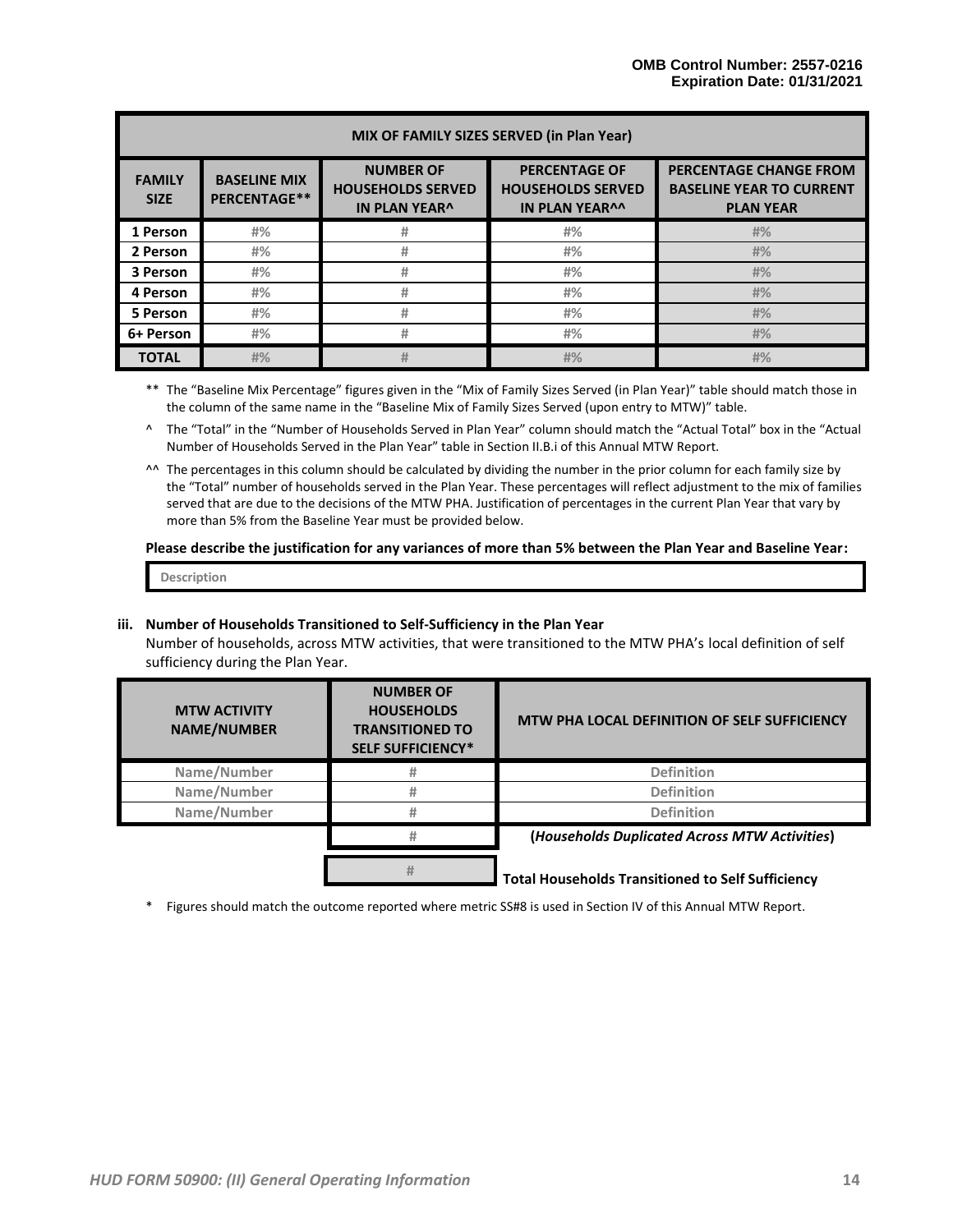# **(III) PROPOSED MTW ACTIVITIES: HUD Approval Requested**

### **ANNUAL MTW PLAN**

**All required elements given below must be included in the body of the Annual MTW Plan, grouped by each proposed MTW activity. For metrics information, MTW PHAs must follow the guidelines from the "Standard HUD Metrics" section of this Form 50900. MTW PHAs must report all applicable Standard HUD Metrics for each activity as assigned by HUD.**

#### *A. ACTIVITY DESCRIPTION*

- **i.** Describe the proposed activity.
	- **ii.** Describe how the proposed activity will achieve one or more of the three statutory objectives and the specific impacts on that statutory objective(s).
	- **iii.** Provide the anticipated schedule for implementing the proposed activity.

#### *B. ACTIVITY METRICS INFORMATION*

- **i.** Provide the metrics from the "Standard HUD Metrics" section that are applicable to the proposed activity.
- **ii.** Give the baseline performance level for each metric (a numeric value) prior to the implementation of the proposed activity.
- **iii.** Give the annual benchmark for each metric (a numeric value).
- **iv.** If applicable, give the overall and/or long-term benchmark(s) for each metric (a numeric value).
- **v.** Give the data source from which the metric data will be compiled.

#### *C. COST IMPLICATIONS*

- **i.** State whether the proposed activity will result in any cost implications (positive and/or negative) for the MTW PHA.
- **ii.** If the proposed activity does result in cost implications, provide an estimate of the amount and discuss how the MTW PHA will manage the surplus or deficit anticipated.

#### *D. NEED/JUSTIFICATION FOR MTW FLEXIBILITY*

- **i.** Cite the authorization(s) detailed in Attachment C and/or D of the Standard MTW Agreement (or applicable successor section in future iterations of the MTW Agreement) that gives the MTW PHA flexibility to conduct the proposed activity.
- **ii.** Explain why the cited authorization(s) is needed to engage in the proposed activity. *Every reasonable effort should be made by the MTW PHA to reference the complete and correct authorization(s) that are applicable to a particular activity when proposing the activity. A failure to cite the correct or entire statue or regulation will require a technical revision to the activity to include the correct authorization(s).*

#### *E. RENT REFORM/TERM LIMIT INFORMATION (if applicable)*

HUD defines "rent reform" as any change to how rent/tenant share is calculated for a household that would not be allowable absent the MTW activity. Any MTW activity that an MTW PHA enacts that alters the rent calculation (the amount a household contributes towards their housing costs) would be considered a type of rent reform. The following information must be provided for all rent reform activities. In addition, any MTW activity that seeks to adopt a term limit in the public housing program must include information on items (ii)-(iv).

#### **i. IMPACT ANALYSIS**

The MTW PHA may provide an impact analysis for each component of the rent reform activity or a comprehensive impact analysis of the rent reform activity. To assess the impacts of the rent reform activity, the following steps are suggested:

- (1) A description of how the proposed MTW activity will impact household rent/tenant share.
- (2) A description of how the MTW PHA will implement and track the rent reform activity and how that process will enable the identification of any unintended consequences/impacts.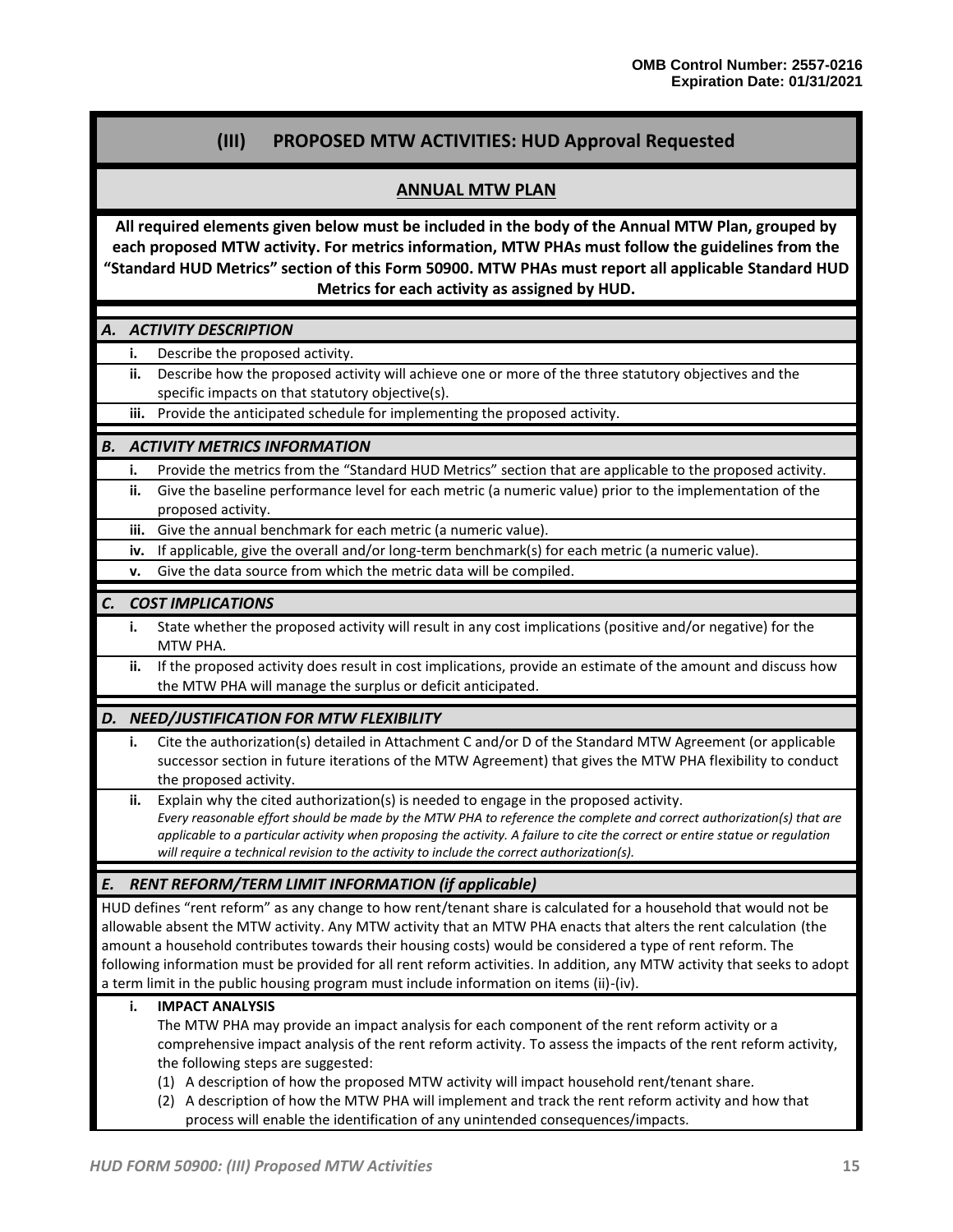- (3) A numerical analysis detailing the intended/possible impacts of the rent reform activity (including changes to the amount of rent/tenant share, rent burden increases/decreases, households affected, etc.)
- (4) A plan for how the MTW PHA will weigh the consequences/benefits of the rent reform activity to determine whether it should be adjusted/terminated/reduced/continued/expanded.

## **ii. HARDSHIP CASE CRITERIA** The MTW PHA must establish a hardship policy that clearly defines the circumstances under which households may be exempted or provided temporary relief from the activity. The MTW PHA must describe how such households could access the hardship policy and the associated process. **iii. DESCRIPTION OF ANNUAL REEVALUATION** The MTW PHA must provide an overview as to how the activity will be reevaluated on an annual basis in the Annual MTW Report, mitigating negative impacts and unintended consequences.

**iv. TRANSITION PERIOD**

The MTW PHA must develop a plan and timeline for transitioning households into the activity. If a rent reform activity, the MTW PHA should show how the impact analysis informed this transition period.

# **(III) PROPOSED MTW ACTIVITIES: HUD Approval Requested**

# **ANNUAL MTW REPORT**

**Section III in the Annual MTW Report will be included and left blank. MTW PHAs should include a placeholder section with the statement that reads: "All proposed MTW activities that were granted approval by HUD are reported in Section IV as 'Approved Activities'."**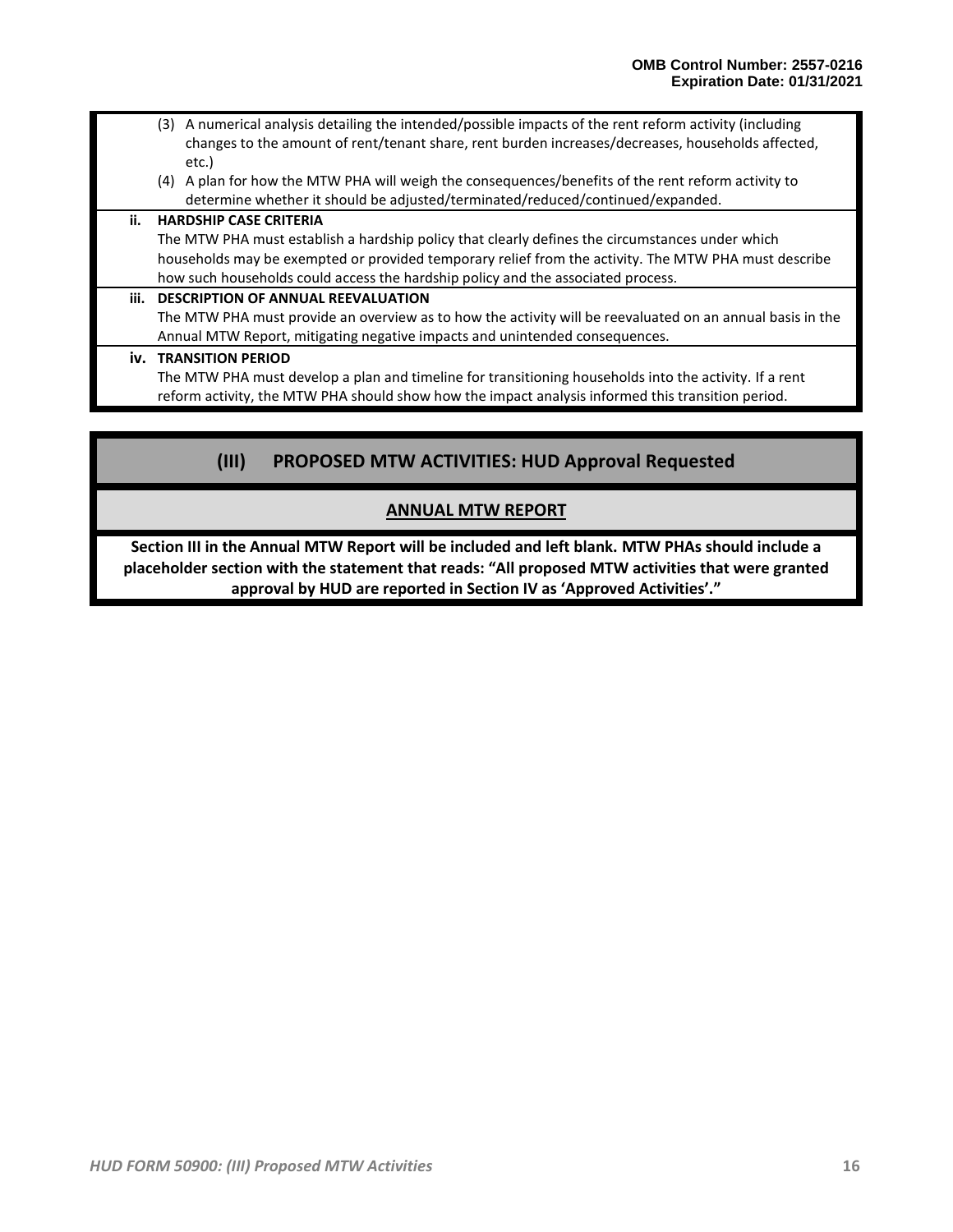# **(IV) APPROVED MTW ACTIVITIES: HUD Approval Previously Granted**

### **ANNUAL MTW PLAN ANNUAL MTW REPORT**

**All required elements below must be put in the body of the Annual MTW Plan/Report and grouped by each approved MTW activity. For metrics information, MTW PHAs must follow the guidelines from the "Standard HUD Metrics" section of this Form 50900. MTW PHAs must report all applicable Standard HUD Metrics for each activity as assigned by HUD in the Annual MTW Report.**

# *A. IMPLEMENTED ACTIVITIES*

*The MTW PHA must give the name and unique number of approved MTW activities in the implemented category (see the "Section-by-Section Instructions" for more information on categorizing approved MTW activities) and the following information:*

| li. | Plan Year Approved, Implemented, Amended                                        | i.  | Plan Year Approved, Implemented, Amended                                                         |
|-----|---------------------------------------------------------------------------------|-----|--------------------------------------------------------------------------------------------------|
|     | Specify the Plan Year the MTW activity was                                      |     | Specify the Plan Year the MTW activity was                                                       |
|     | proposed. Specify the Plan Year the MTW                                         |     | proposed. Specify the Plan Year the MTW                                                          |
|     | activity was implemented. Provide any Plan                                      |     | activity was implemented. Provide any Plan                                                       |
|     | Years in which the MTW activity was amended.                                    |     | Years in which the MTW activity was amended.                                                     |
| ii. | <b>Description/Update</b>                                                       | ii. | Description/Impact/Update                                                                        |
|     | Provide a description of the MTW activity.                                      |     | Provide a description of the MTW activity and                                                    |
|     | Provide an update on the status of the MTW                                      |     | detailed information on its impact during the                                                    |
|     | activity.                                                                       |     | Plan Year. Provide the applicable Standard HUD                                                   |
|     |                                                                                 |     | Metrics tables with numerical information for                                                    |
|     |                                                                                 |     | baselines, benchmarks and outcomes for the<br>Plan Year. Describe how outcomes compared to       |
|     |                                                                                 |     | baselines and benchmarks. Indicate whether the                                                   |
|     |                                                                                 |     | MTW activity is on schedule.                                                                     |
|     |                                                                                 |     |                                                                                                  |
|     |                                                                                 |     | NOTE: For rent reform/public housing term limit                                                  |
|     |                                                                                 |     | activities, describe the number and results of any                                               |
|     |                                                                                 |     | hardship requests and details regarding the                                                      |
|     |                                                                                 |     | required "Annual Reevaluation" that the MTW PHA<br>put in place when proposing the MTW activity. |
|     |                                                                                 |     |                                                                                                  |
|     | iii. Planned Non-Significant Changes<br>Indicate any non-significant changes or |     | iii. Actual Non-Significant Changes<br>Indicate if the MTW PHA made the planned non-             |
|     | modifications to the MTW activity that the                                      |     | significant changes or modifications to the MTW                                                  |
|     | MTW PHA plans to pursue during the Plan Year                                    |     | activity given in the Annual MTW Plan in the Plan                                                |
|     | (or state that there are none).                                                 |     | Year. Indicate any unplanned non-significant                                                     |
|     |                                                                                 |     | changes or modifications to the MTW activity                                                     |
|     |                                                                                 |     | the MTW PHA made in the Plan Year (or state                                                      |
|     |                                                                                 |     | that there were none).                                                                           |
| iv. | <b>Planned Changes to Metrics/Data Collection</b>                               |     | iv. Actual Changes to Metrics/Data Collection                                                    |
|     | Indicate any changes or modifications to the                                    |     | Indicate if the MTW PHA made the planned                                                         |
|     | metrics the MTW PHA plans to pursue during                                      |     | changes or modifications to the metrics given in                                                 |
|     | the Plan Year (or state that there are none).                                   |     | the Annual MTW Plan in the Plan Year. Indicate                                                   |
|     |                                                                                 |     | any unplanned changes or modifications to the                                                    |
|     |                                                                                 |     | metrics the MTW PHA made in the Plan Year (or                                                    |
|     |                                                                                 |     | state that there were none).                                                                     |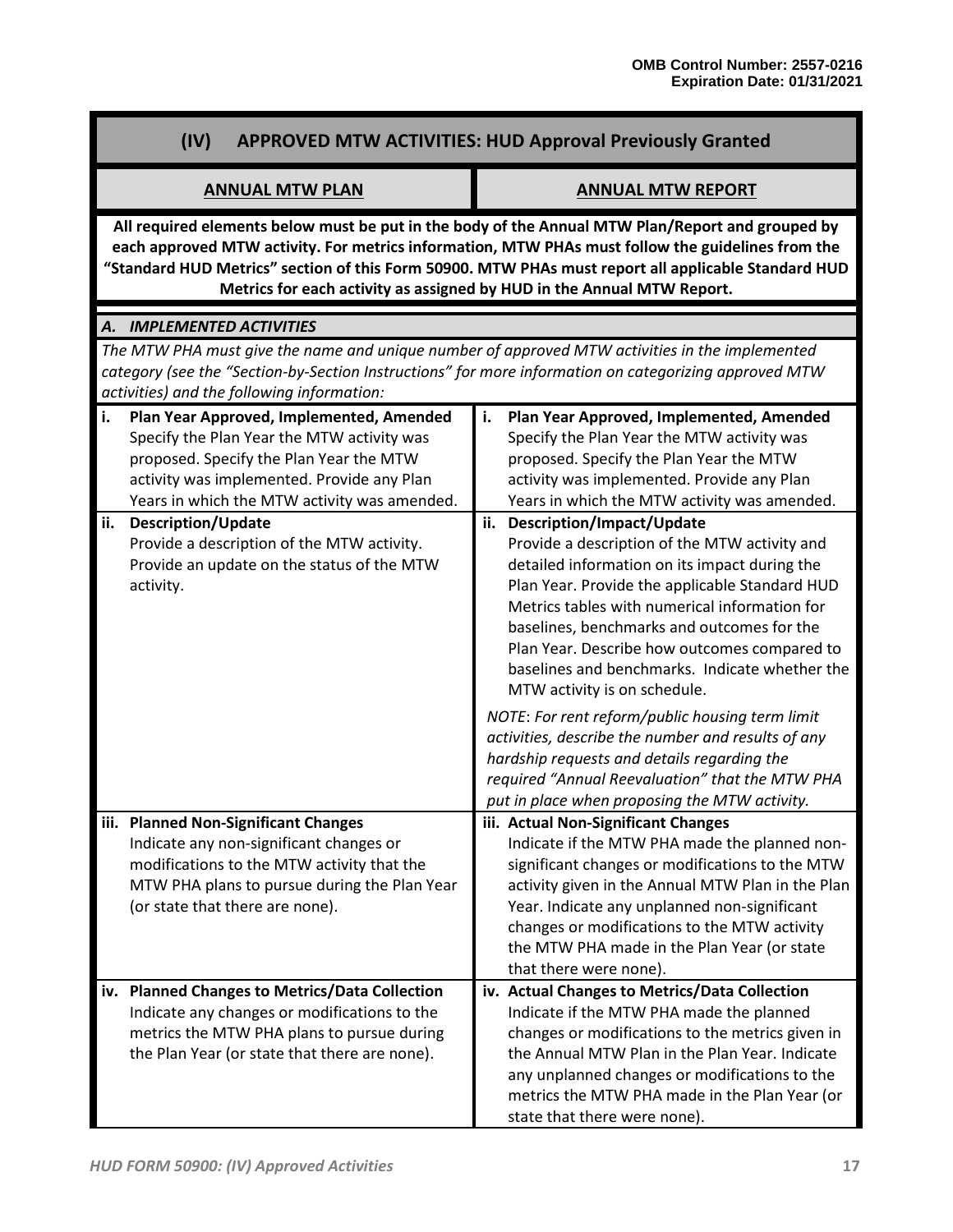| <b>Planned Significant Changes</b><br>v.                                                             | v. Actual Significant Changes                                            |
|------------------------------------------------------------------------------------------------------|--------------------------------------------------------------------------|
| Provide any plans to pursue a significant change                                                     | Indicate if any significant changes were made to                         |
| to the MTW activity through an Annual MTW                                                            | the MTW activity in the Plan Year through an                             |
| Plan amendment in the Plan Year (or state that                                                       | Annual MTW Plan amendment (or state that                                 |
| there are none).                                                                                     | there were none).                                                        |
| NOTE: HUD requires MTW PHAs to re-propose MTW                                                        |                                                                          |
| activities that require a "significant change". Re-                                                  |                                                                          |
| proposing an MTW activity requires that it be                                                        |                                                                          |
| included in Section (III) of an Annual MTW Plan/Plan                                                 |                                                                          |
| amendment with all the associated required                                                           |                                                                          |
| elements given in this Form 50900, including the                                                     |                                                                          |
| requisite public process. See the "Section-by-Section                                                |                                                                          |
| Instructions" for more information on "significant                                                   |                                                                          |
| changes."                                                                                            |                                                                          |
|                                                                                                      | vi. Challenges in Achieving Benchmarks and<br><b>Possible Strategies</b> |
|                                                                                                      | If benchmarks were not achieved or if the MTW                            |
|                                                                                                      | activity was determined ineffective (as described                        |
|                                                                                                      | in IV.A.ii above), provide a narrative explanation                       |
|                                                                                                      | of the challenges and, if possible, identify                             |
|                                                                                                      | potential new strategies to make the MTW                                 |
|                                                                                                      |                                                                          |
|                                                                                                      | activity more effective.                                                 |
|                                                                                                      |                                                                          |
| <b>B. NOT YET IMPLEMENTED ACTIVITIES</b>                                                             |                                                                          |
| The MTW PHA must give the name and unique number of approved MTW activities in the not yet           |                                                                          |
| implemented category (see the "Section-by-Section Instructions" for more information on categorizing |                                                                          |
| approved MTW activities) and the following information:                                              |                                                                          |
| Describe the approved MTW activity that was<br>i.                                                    | i.<br>Provide a brief description of the approved MTW                    |
| proposed in an Annual MTW Plan, approved by                                                          | activity that was proposed in an Annual MTW                              |
| HUD, and not yet implemented. Discuss why the                                                        | Plan, approved by HUD, and not yet                                       |
| MTW activity was not yet implemented. Specify                                                        | implemented. Specify the Plan Year in which the                          |
| the Plan Year in which the MTW activity was                                                          | MTW activity was first approved.                                         |
| first approved.<br>ii.<br>Provide an update on the implementation plan                               | ii.<br>Discuss any actions taken towards the                             |
| for the MTW activity. Provide a timeline                                                             | implementation plan for the MTW activity in the                          |
| associated with this implementation plan. If                                                         | Plan Year. Relate these actions to the                                   |
| there are no plans to implement the MTW                                                              | implementation plan and timeline the MTW PHA                             |
| activity, state that the MTW PHA will move it to                                                     | provided in the Annual MTW Plan.                                         |
| the "Closed Out Activities" category in the next                                                     |                                                                          |
| Annual MTW Report.                                                                                   |                                                                          |
| iii. Provide an explanation of any non-significant                                                   |                                                                          |
| changes or modifications to the MTW activity<br>since it was approved by HUD.                        |                                                                          |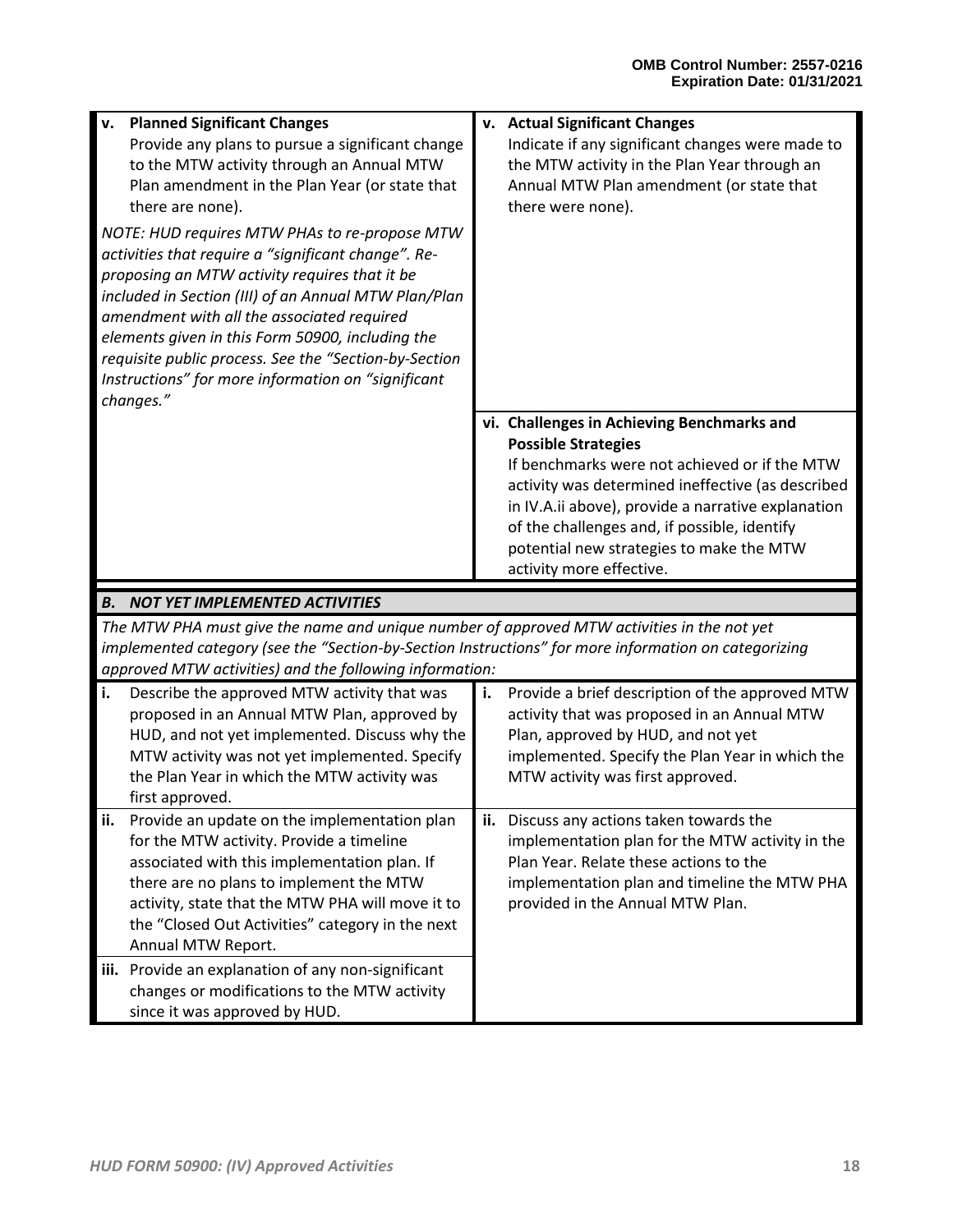|     | C. ACTIVITIES ON HOLD                                                                                                                                                                                                                                                                                                                    |     |                                                                                                                                                                                                                                                                                                              |  |  |
|-----|------------------------------------------------------------------------------------------------------------------------------------------------------------------------------------------------------------------------------------------------------------------------------------------------------------------------------------------|-----|--------------------------------------------------------------------------------------------------------------------------------------------------------------------------------------------------------------------------------------------------------------------------------------------------------------|--|--|
|     | The MTW PHA must give the name and unique number of approved MTW activities in the activities on hold                                                                                                                                                                                                                                    |     |                                                                                                                                                                                                                                                                                                              |  |  |
|     | category (see the "Section-by-Section Instructions" for more information on categorizing approved MTW                                                                                                                                                                                                                                    |     |                                                                                                                                                                                                                                                                                                              |  |  |
|     | activities) and the following information:                                                                                                                                                                                                                                                                                               |     |                                                                                                                                                                                                                                                                                                              |  |  |
| i.  | Describe the approved MTW activity that was<br>approved, implemented and that the MTW PHA<br>then stopped implementing (but has plans to<br>reactivate in the future). Describe why the<br>MTW activity was placed on hold. Specify the<br>Plan Year(s) in which the MTW activity was first<br>approved, implemented and placed on hold. | i.  | Provide a brief description of the approved MTW<br>activity that was approved, implemented and<br>that the MTW PHA then stopped implementing<br>(but has plans to reactivate in the future).<br>Specify the Plan Year(s) in which the MTW<br>activity was first approved, implemented and<br>placed on hold. |  |  |
| ii. | Provide an update on the plan for reactivating<br>the MTW activity. Provide a timeline associated<br>with this reactivation plan. If there are no plans<br>to reactivate the MTW activity, state that the<br>MTW PHA will move it to the "Closed Out<br>Activities" category in the next Annual MTW<br>Report.                           |     | ii. Discuss any actions taken towards the plan for<br>reactivating the MTW activity in the Plan Year.<br>Relate these actions to the reactivation plan and<br>timeline the MTW PHA provided in the Annual<br>MTW Plan.                                                                                       |  |  |
|     | iii. Provide an explanation of any non-significant                                                                                                                                                                                                                                                                                       |     |                                                                                                                                                                                                                                                                                                              |  |  |
|     | changes or modifications to the MTW activity<br>since it was approved by HUD.                                                                                                                                                                                                                                                            |     |                                                                                                                                                                                                                                                                                                              |  |  |
|     | <b>D. CLOSED OUT ACTIVITIES</b>                                                                                                                                                                                                                                                                                                          |     |                                                                                                                                                                                                                                                                                                              |  |  |
|     | The MTW PHA must give the name and unique number of approved MTW activities in the closed out<br>category (see the "Section-by-Section Instructions" for more information on categorizing approved MTW<br>activities) and the following information:                                                                                     |     |                                                                                                                                                                                                                                                                                                              |  |  |
| i.  | List the closed out MTW activity. Specify the<br>Plan Year(s) in which the MTW activity was<br>approved, implemented (if applicable) and<br>closed out.                                                                                                                                                                                  | i.  | List the closed out MTW activity. Specify the Plan<br>Year(s) in which the MTW activity was approved,<br>implemented (if applicable) and closed out.                                                                                                                                                         |  |  |
| ii. | Explain why the MTW activity was closed out.                                                                                                                                                                                                                                                                                             | ii. | Explain why the MTW activity was closed out.<br>iii. In the Plan Year that the MTW activity is closed                                                                                                                                                                                                        |  |  |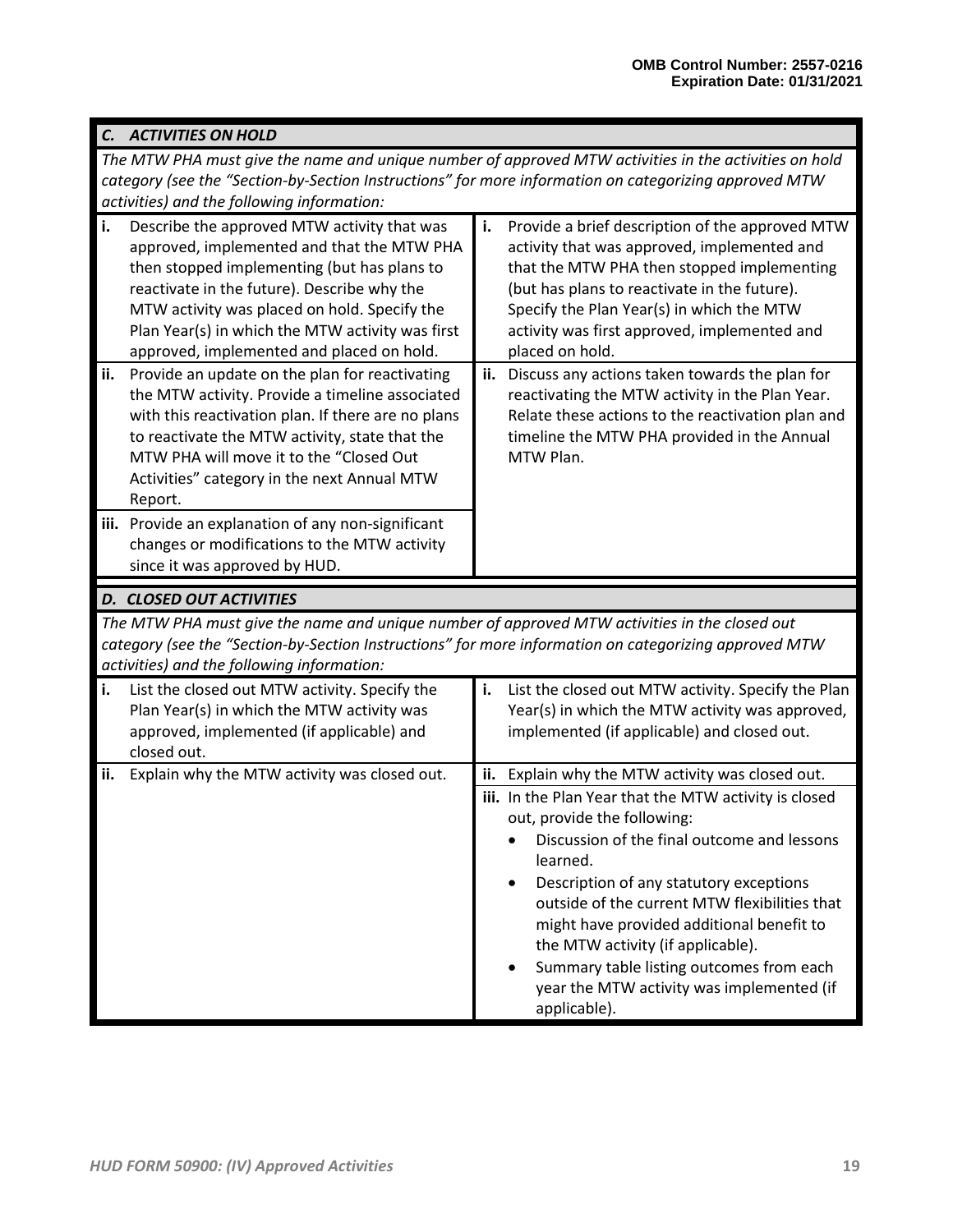# **(V) SOURCES AND USES OF MTW FUNDS**

#### **ANNUAL MTW PLAN**

#### *A. ESTIMATED SOURCES AND USES OF MTW FUNDS*

#### **i. Estimated Sources of MTW Funds**

The MTW PHA shall provide the estimated sources and amount of MTW funding by Financial Data Schedule (FDS) line item.

| <b>FDS LINE ITEM NUMBER</b>           | <b>FDS LINE ITEM NAME</b>              | <b>DOLLAR</b><br><b>AMOUNT</b> |
|---------------------------------------|----------------------------------------|--------------------------------|
| 70500 (70300+70400)                   | <b>Total Tenant Revenue</b>            | Ś#                             |
| 70600                                 | <b>HUD PHA Operating Grants</b>        | \$#                            |
| 70610                                 | <b>Capital Grants</b>                  | Ś#                             |
| 70700 (70710+70720+70730+70740+70750) | <b>Total Fee Revenue</b>               | Ś#                             |
| 71100+72000                           | <b>Interest Income</b>                 | Ś#                             |
| 71600                                 | Gain or Loss on Sale of Capital Assets | Ś#                             |
| 71200+71300+71310+71400+71500         | <b>Other Income</b>                    | Ś#                             |
| 70000                                 | <b>Total Revenue</b>                   | S#                             |

#### **ii. Estimated Uses of MTW Funds**

The MTW PHA shall provide the estimated uses and amount of MTW spending by Financial Data Schedule (FDS) line item.

| <b>FDS LINE ITEM NUMBER</b>                             | <b>FDS LINE ITEM NAME</b>                             | <b>DOLLAR</b><br><b>AMOUNT</b> |
|---------------------------------------------------------|-------------------------------------------------------|--------------------------------|
| 91000 (91100+91200+91400+91500+91600+91700+91800+91900) | <b>Total Operating - Administrative</b>               | \$#                            |
| 91300+91310+92000                                       | <b>Management Fee Expense</b>                         | Ś#                             |
| 91810                                                   | <b>Allocated Overhead</b>                             | \$#                            |
| 92500 (92100+92200+92300+92400)                         | <b>Total Tenant Services</b>                          | \$#                            |
| 93000 (93100+93600+93200+93300+93400+93800)             | <b>Total Utilities</b>                                | \$#                            |
| 93500+93700                                             | Labor                                                 | \$#                            |
| 94000 (94100+94200+94300+94500)                         | <b>Total Ordinary Maintenance</b>                     | Ś#                             |
| 95000 (95100+95200+95300+95500)                         | <b>Total Protective Services</b>                      | \$#                            |
| 96100 (96110+96120+96130+96140)                         | <b>Total Insurance Premiums</b>                       | \$#                            |
| 96000 (96200+96210+96300+96400+96500+96600+96800)       | <b>Total Other General Expenses</b>                   | \$#                            |
| 96700 (96710+96720+96730)                               | <b>Total Interest Expense &amp; Amortization Cost</b> | \$#                            |
| 97100+97200                                             | <b>Total Extraordinary Maintenance</b>                | Ś#                             |
| 97300+97350                                             | HAP + HAP Portability-In                              | \$#                            |
| 97400                                                   | <b>Depreciation Expense</b>                           | \$#                            |
| 97500+97600+97700+97800                                 | <b>All Other Expense</b>                              | Ś#                             |
| 90000                                                   | <b>Total Expenses</b>                                 | Ś#                             |

**Please describe any variance between Estimated Total Revenue and Estimated Total Expenses:**

**Description or N/A**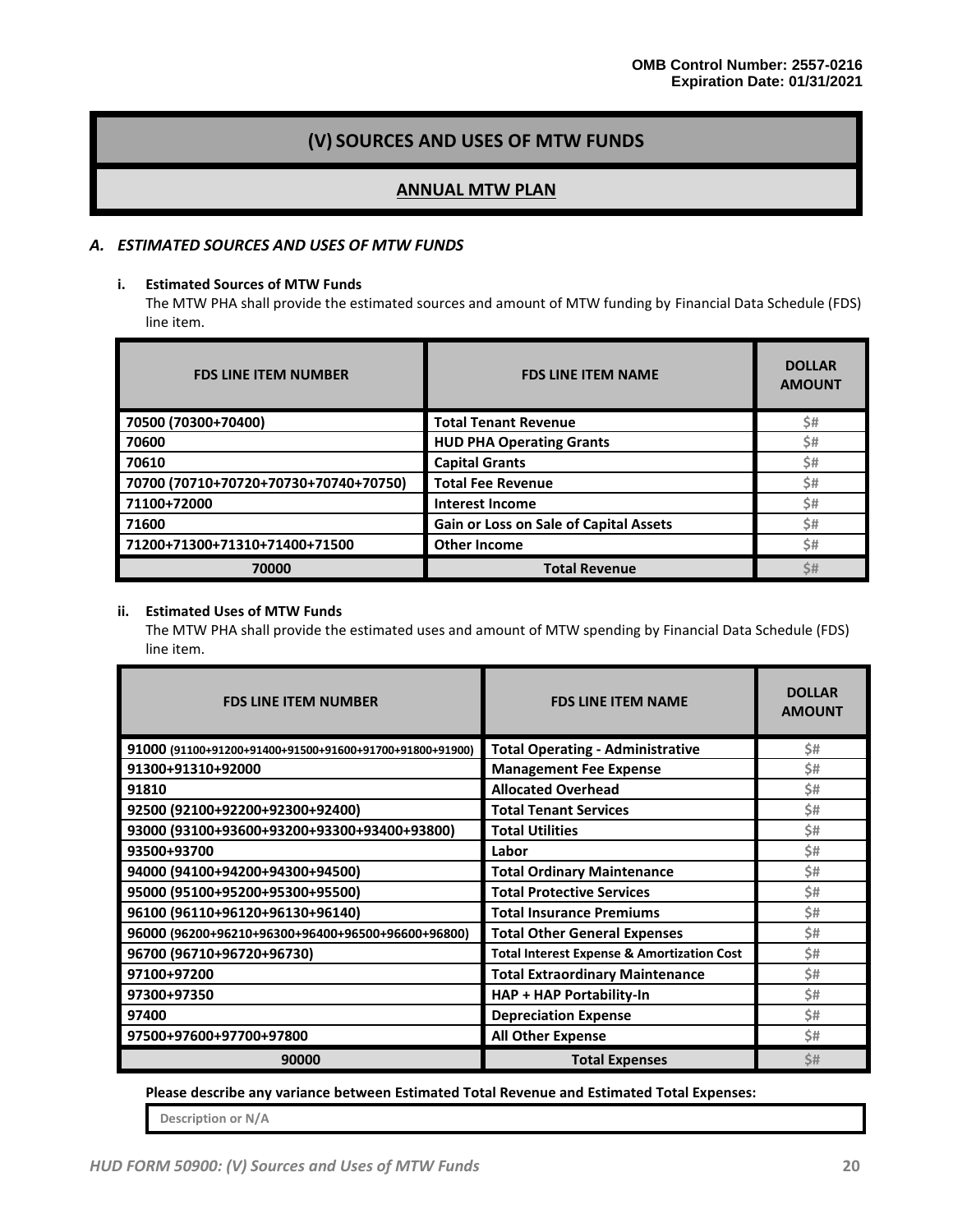#### **iii. Description of Planned Use of MTW Single Fund Flexibility**

The MTW PHA shall provide a thorough narrative of planned activities that use only the MTW single fund flexibility. Where possible, the MTW PHA may provide metrics to track the outcomes of these programs and/or activities. Activities that use other MTW authorizations in Attachment C and/or D of the Standard MTW Agreement (or analogous section in a successor MTW Agreement) do not need to be described here, as they are already found in Section (III) or Section (IV) of the Annual MTW Plan. The MTW PHA shall also provide a thorough description of how it plans to use MTW single fund flexibility to direct funding towards specific housing and/or service programs in a way that responds to local needs (that is, at a higher or lower level than would be possible without MTW single fund flexibility).

| <b>PLANNED USE OF MTW SINGLE FUND FLEXIBILITY</b> |                                                    |                    |  |
|---------------------------------------------------|----------------------------------------------------|--------------------|--|
|                                                   |                                                    | <b>Description</b> |  |
|                                                   | B. LOCAL ASSET MANGEMENT PLAN                      |                    |  |
|                                                   | i. Is the MTW PHA allocating costs within statute? | Yes/No             |  |

**ii. Is the MTW PHA implementing a local asset management plan (LAMP)? Yes/No**

**Yes/No**

- **iii. Has the MTW PHA provide a LAMP in the appendix?**
- **iv. If the MTW PHA has provided a LAMP in the appendix, please describe any proposed changes to the LAMP in the Plan Year or state that the MTW PHA does not plan to make any changes in the Plan Year.**

**Description**

#### *C. RENTAL ASSISTANCE DEMONSTRATION (RAD) PARTICIPATION*

#### **i. Description of RAD Participation**

The MTW PHA shall provide a brief description of its participation in RAD. This description must include the proposed and/or planned number of units to be converted under RAD, under which component the conversion(s) will occur, and approximate timing of major milestones. The MTW PHA should also give the planned/actual submission dates of all RAD Significant Amendments. Dates of any approved RAD Significant Amendments should also be provided.

| RENTAL ASSISTANCE DEMONSTRATION (RAD) PARTICIPATION                                                    |
|--------------------------------------------------------------------------------------------------------|
| <b>Description</b>                                                                                     |
| ii. Has the MTW PHA submitted a RAD Significant Amendment in the appendix? A RAD Significant Amendment |

- **ii. Has the MTW PHA submitted a RAD Significant Amendment in the appendix? A RAD Significant Amendment should only be included if it is a new or amended version that requires HUD approval. Yes/No**
- **iii. If the MTW PHA has provided a RAD Significant Amendment in the appendix, please state whether it is the first RAD Significant Amendment submitted or describe any proposed changes from the prior RAD Significant Amendment?**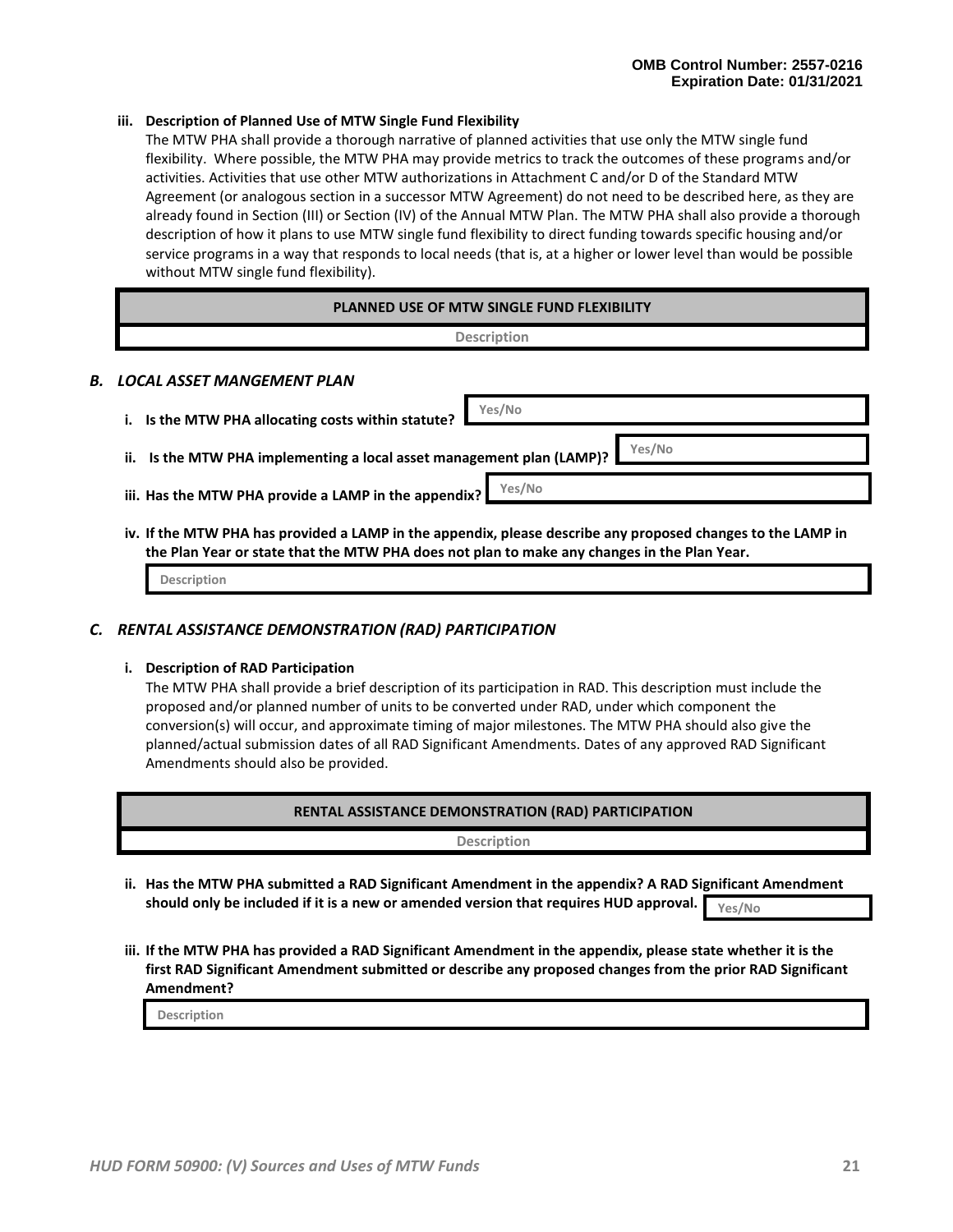# **(V) SOURCES AND USES OF MTW FUNDS**

### **ANNUAL MTW REPORT**

#### *A. ACTUAL SOURCES AND USES OF MTW FUNDS*

#### **i. Actual Sources of MTW Funds in the Plan Year**

The MTW PHA shall submit unaudited and audited information in the prescribed Financial Data Schedule (FDS) format through the Financial Assessment System – PHA (FASPHA), or its successor system.

#### **ii. Actual Uses of MTW Funds in the Plan Year**

The MTW PHA shall submit unaudited and audited information in the prescribed FDS format through the FASPHA, or its successor system.

#### **iii. Describe Actual Use of MTW Single Fund Flexibility**

The MTW PHA shall provide a thorough narrative of actual activities that use only the MTW single fund flexibility. Where possible, the MTW PHA may provide metrics to track the outcomes of these programs and/or activities. Activities that use other MTW authorizations in Attachment C and/or D of the Standard MTW Agreement (or analogous section in a successor MTW Agreement) do not need to be described here, as they are already found in Section (IV) of the Annual MTW Report. The MTW PHA shall also provide a thorough description of how it used MTW single fund flexibility to direct funding towards specific housing and/or service programs in a way that responds to local needs (that is, at a higher or lower level than would be possible without MTW single fund flexibility).

| <b>ACTUAL USE OF MTW SINGLE FUND FLEXIBILITY</b> |
|--------------------------------------------------|
| <b>Description</b>                               |
|                                                  |

#### *B. LOCAL ASSET MANGEMENT PLAN*

- **i. Did the MTW PHA allocate costs within statute in the Plan Year? ii. Did the MTW PHA implement a local asset management plan (LAMP) in the Plan Year? iii. Did the MTW PHA provide a LAMP in the appendix? Yes/No Yes/No Yes/No**
- **iv. If the MTW PHA has provided a LAMP in the appendix, please provide a brief update on implementation of the LAMP. Please provide any actual changes (which must be detailed in an approved Annual MTW Plan/Plan amendment) or state that the MTW PHA did not make any changes in the Plan Year.**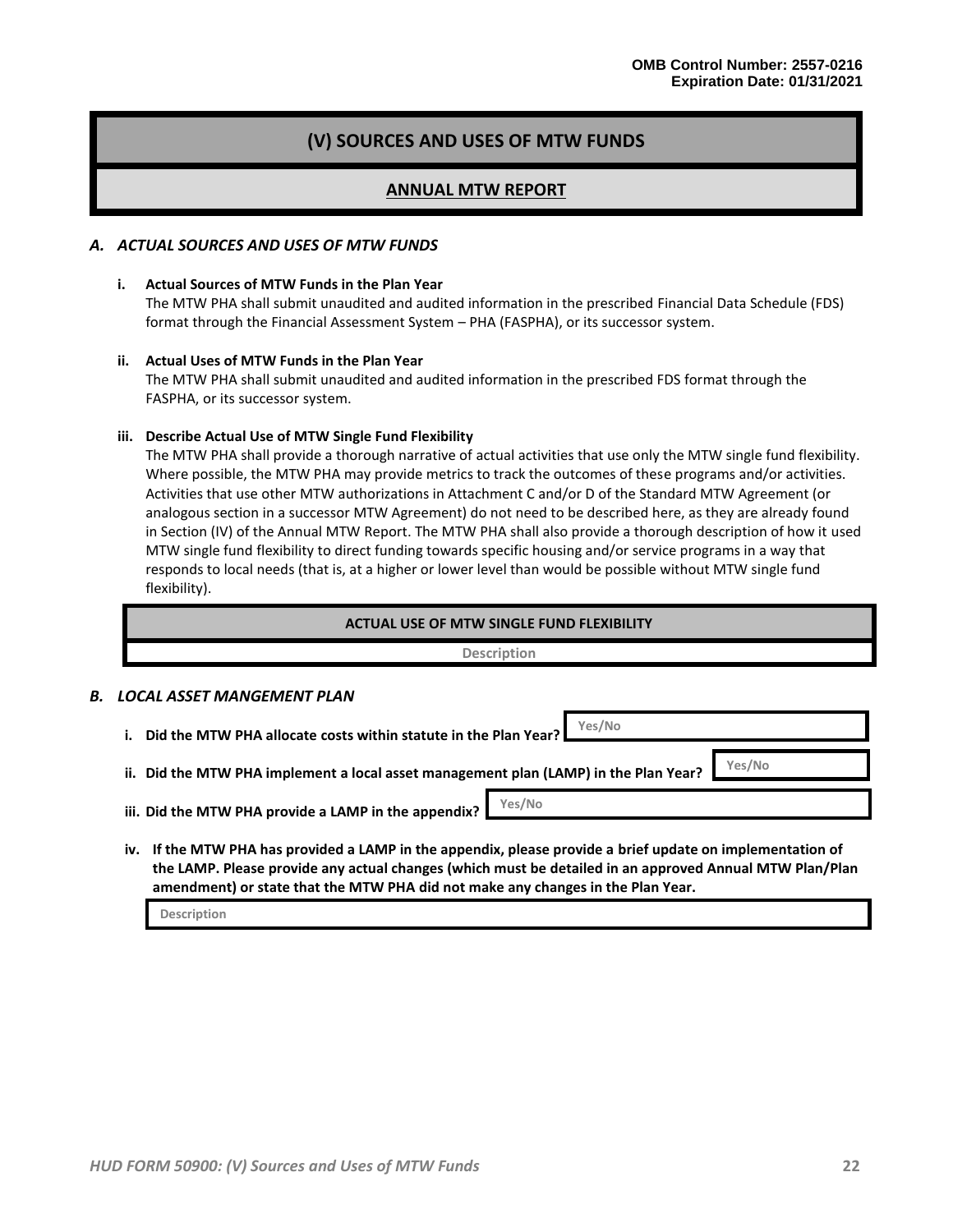|           | (VI)<br><b>ADMINISTRATIVE</b>                                                                                                                                                                                                                                                                                                                                                                                                             |                                                                                                                                                                                                                                                                                                                                                                                                                                                                                                                                                                                                                                                      |  |  |  |
|-----------|-------------------------------------------------------------------------------------------------------------------------------------------------------------------------------------------------------------------------------------------------------------------------------------------------------------------------------------------------------------------------------------------------------------------------------------------|------------------------------------------------------------------------------------------------------------------------------------------------------------------------------------------------------------------------------------------------------------------------------------------------------------------------------------------------------------------------------------------------------------------------------------------------------------------------------------------------------------------------------------------------------------------------------------------------------------------------------------------------------|--|--|--|
|           | <b>ANNUAL MTW PLAN</b>                                                                                                                                                                                                                                                                                                                                                                                                                    | <b>ANNUAL MTW REPORT</b>                                                                                                                                                                                                                                                                                                                                                                                                                                                                                                                                                                                                                             |  |  |  |
| А.        | <b>BOARD RESOLUTION AND CERTIFICATIONS OF</b><br><b>COMPLIANCE</b><br>The MTW PHA shall provide a resolution signed by<br>the Board of Commissioners (or other authorized<br>MTW PHA governing body) adopting the Annual<br>MTW Plan and the Annual MTW Plan Certifications<br>of Compliance (as it appears in this Form 50900). A<br>signed version of the Annual MTW Plan<br>Certifications of Compliance must also be included.        | A. REVIEWS, AUDITS AND INSPECTIONS<br>The MTW PHA shall provide a general<br>description of any HUD reviews, audits and/or<br>physical inspection issues that require the MTW<br>PHA to take action in order to address the issue.                                                                                                                                                                                                                                                                                                                                                                                                                   |  |  |  |
| <b>B.</b> | <b>DOCUMENTATION OF PUBLIC PROCESS</b><br>The beginning and end dates of when the Annual<br>MTW Plan was made available for public review and<br>the dates, location and number of attendees of<br>public hearings must be provided. HUD reserves the<br>right to request additional information to verify the<br>MTW PHA has complied with public process<br>requirements in the Standard MTW Agreement (or<br>successor MTW Agreement). | <b>B. EVALUATION RESULTS</b><br>The MTW PHA shall provide a description of the<br>results of the latest MTW PHA-directed<br>evaluation (or state that there are none).                                                                                                                                                                                                                                                                                                                                                                                                                                                                               |  |  |  |
| C.        | <b>PLANNED AND ONGOING EVALUATIONS</b><br>The MTW PHA shall provide a description of any<br>planned or ongoing MTW PHA-directed evaluations<br>of the MTW demonstration and/or of any specific<br>MTW activities (or state that there are none).                                                                                                                                                                                          | C. MTW STATUTORY REQUIREMENT<br><b>CERTIFICATION</b><br>The MTW PHA shall provide a certification that<br>the MTW PHA has met the three MTW statutory<br>requirements in the Plan Year of: (1) ensuring<br>that at least 75% of households assisted by the<br>MTW PHA are very low-income, (2) continuing<br>to assist substantially the same total number of<br>households as would have been assisted had the<br>MTW PHA not participated in the MTW<br>demonstration, and (3) maintaining a<br>comparable mix of households (by family size)<br>served as would have been served had the MTW<br>PHA not participated in the MTW<br>demonstration. |  |  |  |
| D.        | <b>LOBBYING DISCLOSURES</b><br>The MTW PHA shall provide signed copies of the<br>Disclosure of Lobbying Activities (SF-LLL) and the<br>related Certification of Payments (HUD-50071).                                                                                                                                                                                                                                                     | D. MTW ENERGY PERFORMANCE CONTRACT (EPC)<br><b>FLEXIBILITY DATA</b><br>Some MTW PHAs possess flexibility with regard<br>to EPCs in the Standard MTW Agreement. MTW<br>PHAs that possess and utilize this flexibility<br>should here report the data as specified in the<br>MTW PHA's Standard MTW Agreement (or<br>successor MTW Agreement). If the MTW PHA<br>does not possess and/or utilize such flexibility,<br>this section should be marked not applicable.                                                                                                                                                                                    |  |  |  |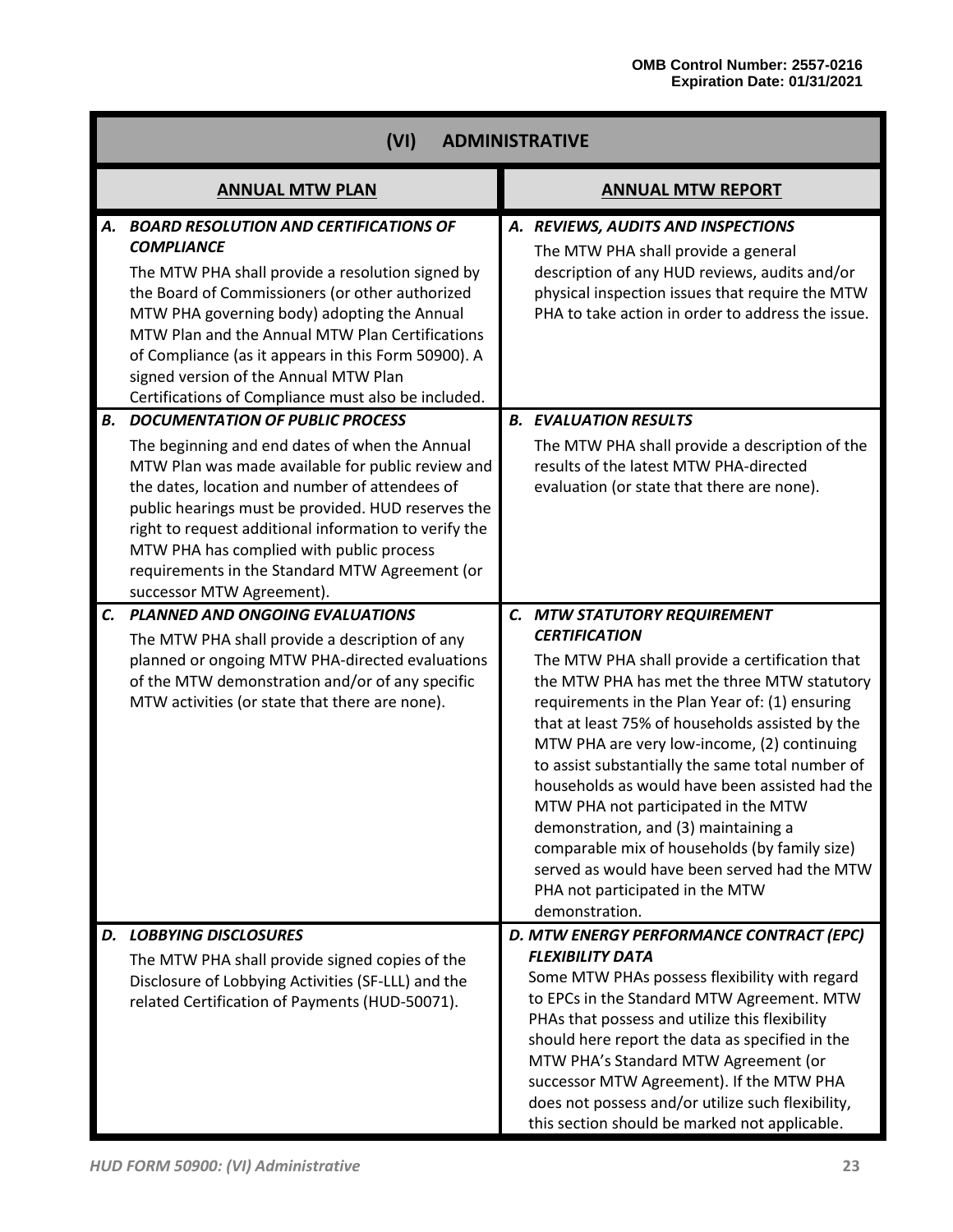# **CERTIFICATIONS OF COMPLIANCE**

### *U.S. DEPARTMENT OF HOUSING AND URBAN DEVELOPMENT OFFICE OF PUBLIC AND INDIAN HOUSING*

# **Certifications of Compliance with Regulations: Board Resolution to Accompany the Annual Moving to Work Plan**

Acting on behalf of the Board of Commissioners of the Moving to Work Public Housing Agency (MTW PHA) listed below, as its Chairman or other authorized MTW PHA official if there is no Board of Commissioners, I approve the submission of the Annual Moving to Work Plan for the MTW PHA Plan Year beginning (DD/MM/YYYY), hereinafter referred to as "the Plan", of which this document is a part and make the following certifications and agreements with the Department of Housing and Urban Development (HUD) in connection with the submission of the Plan and implementation thereof:

- (1) The MTW PHA published a notice that a hearing would be held, that the Plan and all information relevant to the public hearing was available for public inspection for at least 30 days, that there were no less than 15 days between the public hearing and the approval of the Plan by the Board of Commissioners, and that the MTW PHA conducted a public hearing to discuss the Plan and invited public comment.
- (2) The MTW PHA took into consideration public and resident comments (including those of its Resident Advisory Board or Boards) before approval of the Plan by the Board of Commissioners or Board of Directors in order to incorporate any public comments into the Annual MTW Plan.
- (3) The MTW PHA certifies that the Board of Directors has reviewed and approved the budget for the Capital Fund Program grants contained in the Capital Fund Program Annual Statement/Performance and Evaluation Report, form HUD-50075.1 (or successor form as required by HUD).
- (4) The MTW PHA will carry out the Plan in conformity with Title VI of the Civil Rights Act of 1964, the Fair Housing Act, section 504 of the Rehabilitation Act of 1973, and title II of the Americans with Disabilities Act of 1990.
- (5) The Plan is consistent with the applicable comprehensive housing affordability strategy (or any plan incorporating such strategy) for the jurisdiction in which the PHA is located.
- (6) The Plan contains a certification by the appropriate state or local officials that the Plan is consistent with the applicable Consolidated Plan, which includes a certification that requires the preparation of an Analysis of Impediments to Fair Housing Choice, for the MTW PHA's jurisdiction and a description of the manner in which the Plan is consistent with the applicable Consolidated Plan.
- (7) The MTW PHA will affirmatively further fair housing by fulfilling the requirements at 24 CFR 903.7(o) and 24 CFR 903.15(d), which means that it will take meaningful actions to further the goals identified in the Assessment of Fair Housing (AFH) conducted in accordance with the requirements of 24 CFR 5.150 through 5.180, that it will take no action that is materially inconsistent with its obligation to affirmatively further fair housing, and that it will address fair housing issues and contributing factors in its programs, in accordance with 24 CFR 903.7(o)(3). Until such time as the MTW PHA is required to submit an AFH, and that AFH has been accepted by HUD, the MTW PHA will address impediments to fair housing choice identified in the Analysis of Impediments to fair housing choice associated with any applicable Consolidated or Annual Action Plan under 24 CFR Part 91.
- (8) The MTW PHA will comply with the prohibitions against discrimination on the basis of age pursuant to the Age Discrimination Act of 1975.
- (9) In accordance with 24 CFR 5.105(a)(2), HUD's Equal Access Rule, the MTW PHA will not make a determination of eligibility for housing based on sexual orientation, gender identify, or marital status and will make no inquiries concerning the gender identification or sexual orientation of an applicant for or occupant of HUD-assisted housing.
- (10) The MTW PHA will comply with the Architectural Barriers Act of 1968 and 24 CFR Part 41, Policies and Procedures for the Enforcement of Standards and Requirements for Accessibility by the Physically Handicapped.
- (11) The MTW PHA will comply with the requirements of section 3 of the Housing and Urban Development Act of 1968, Employment Opportunities for Low-or Very-Low Income Persons, and with its implementing regulation at 24 CFR Part 135.
- (12) The MTW PHA will comply with requirements with regard to a drug free workplace required by 24 CFR Part 24, Subpart F.
- (13) The MTW PHA will comply with requirements with regard to compliance with restrictions on lobbying required by 24 CFR Part 87, together with disclosure forms if required by this Part, and with restrictions on payments to influence Federal Transactions, in accordance with the Byrd Amendment and implementing regulations at 49 CFR Part 24.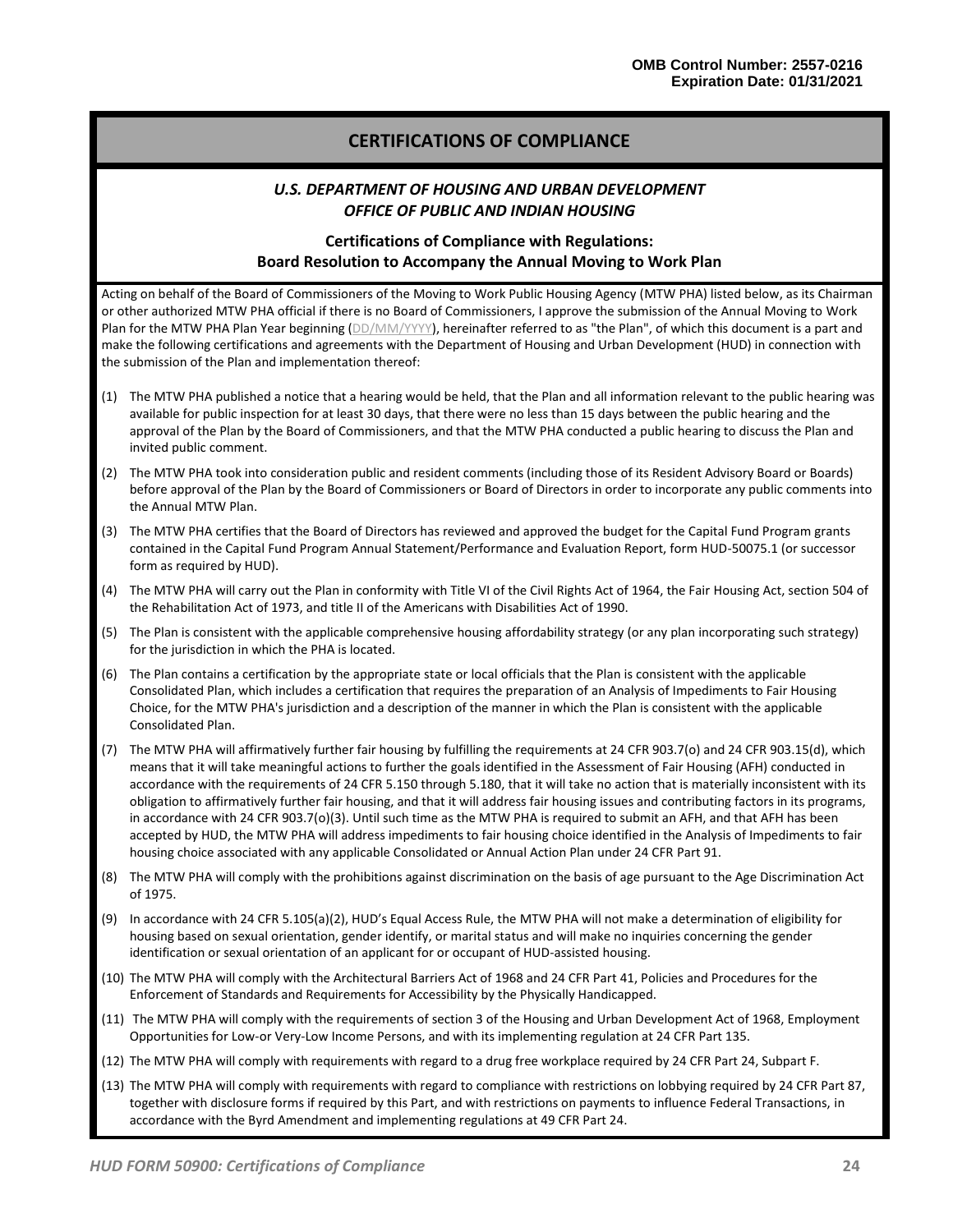| (14) The MTW PHA will comply with acquisition and relocation requirements of the Uniform Relocation Assistance and Real Property |
|----------------------------------------------------------------------------------------------------------------------------------|
| Acquisition Policies Act of 1970 and implementing regulations at 49 CFR Part 24 as applicable.                                   |

(15) The MTW PHA will take appropriate affirmative action to award contracts to minority and women's business enterprises under 24 CFR 5.105(a).

(16) The MTW PHA will provide HUD or the responsible entity any documentation needed to carry out its review under the National Environmental Policy Act and other related authorities in accordance with 24 CFR Part 58. Regardless of who acts as the responsible entity, the MTW PHA will maintain documentation that verifies compliance with environmental requirements pursuant to 24 Part 58 and 24 CFR Part 50 and will make this documentation available to HUD upon its request.

(17) With respect to public housing and applicable local, non-traditional development the MTW PHA will comply with Davis-Bacon or HUD determined wage rate requirements under section 12 of the United States Housing Act of 1937 and the Contract Work Hours and Safety Standards Act.

- (18) The MTW PHA will keep records in accordance with 24 CFR 85.20 and facilitate an effective audit to determine compliance with program requirements.
- (19) The MTW PHA will comply with the Lead-Based Paint Poisoning Prevention Act and 24 CFR Part 35.
- (20) The MTW PHA will comply with the policies, guidelines, and requirements of OMB Circular No. A-87 (Cost Principles for State, Local and Indian Tribal Governments) and 24 CFR Part 200.
- (21) The MTW PHA will undertake only activities and programs covered by the Plan in a manner consistent with its Plan and will utilize covered grant funds only for activities that are approvable under the Moving to Work Agreement and Statement of Authorizations and included in its Plan.
- (22) All attachments to the Plan have been and will continue to be available at all times and all locations that the Plan is available for public inspection. All required supporting documents have been made available for public inspection along with the Plan and additional requirements at the primary business office of the PHA and at all other times and locations identified by the MTW PHA in its Plan and will continue to be made available at least at the primary business office of the MTW PHA.

*\_\_\_\_\_\_\_\_\_\_\_\_\_\_\_\_\_\_\_\_\_\_\_\_\_\_\_\_\_\_\_\_\_\_\_\_\_\_\_\_\_ \_\_\_\_\_\_\_\_\_\_\_\_\_\_\_\_\_\_\_\_\_\_\_\_\_\_\_\_\_\_\_\_\_\_\_\_\_\_\_\_\_*

## *MTW PHA NAME MTW PHA NUMBER/HA CODE*

*I hereby certify that all the information stated herein, as well as any information provided in the accompaniment herewith, is true and accurate. Warning: HUD will prosecute false claims and statements. Conviction may result in criminal and/or civil penalties. (18 U.S.C. 1001, 1010, 1012; 31 U.S.C. 3729, 3802).*

*\_\_\_\_\_\_\_\_\_\_\_\_\_\_\_\_\_\_\_\_\_\_\_\_\_\_\_\_\_\_\_\_\_\_\_\_\_\_\_\_\_ \_\_\_\_\_\_\_\_\_\_\_\_\_\_\_\_\_\_\_\_\_\_\_\_\_\_\_\_\_\_\_\_\_\_\_\_\_\_\_\_\_*

*NAME OF AUTHORIZED OFFICIAL TITLE*

*\_\_\_\_\_\_\_\_\_\_\_\_\_\_\_\_\_\_\_\_\_\_\_\_\_\_\_\_\_\_\_\_\_\_\_\_\_\_\_\_\_ \_\_\_\_\_\_\_\_\_\_\_\_\_\_\_\_\_\_\_\_\_\_\_\_\_\_\_\_\_\_\_\_\_\_\_\_\_\_\_\_\_*

*SIGNATURE DATE*

*\* Must be signed by either the Chairman or Secretary of the Board of the MTW PHA's legislative body. This certification cannot be signed by an employee unless authorized by the MTW PHA Board to do so. If this document is not signed by the Chairman or Secretary, documentation such as the by-laws or authorizing board resolution must accompany this certification.*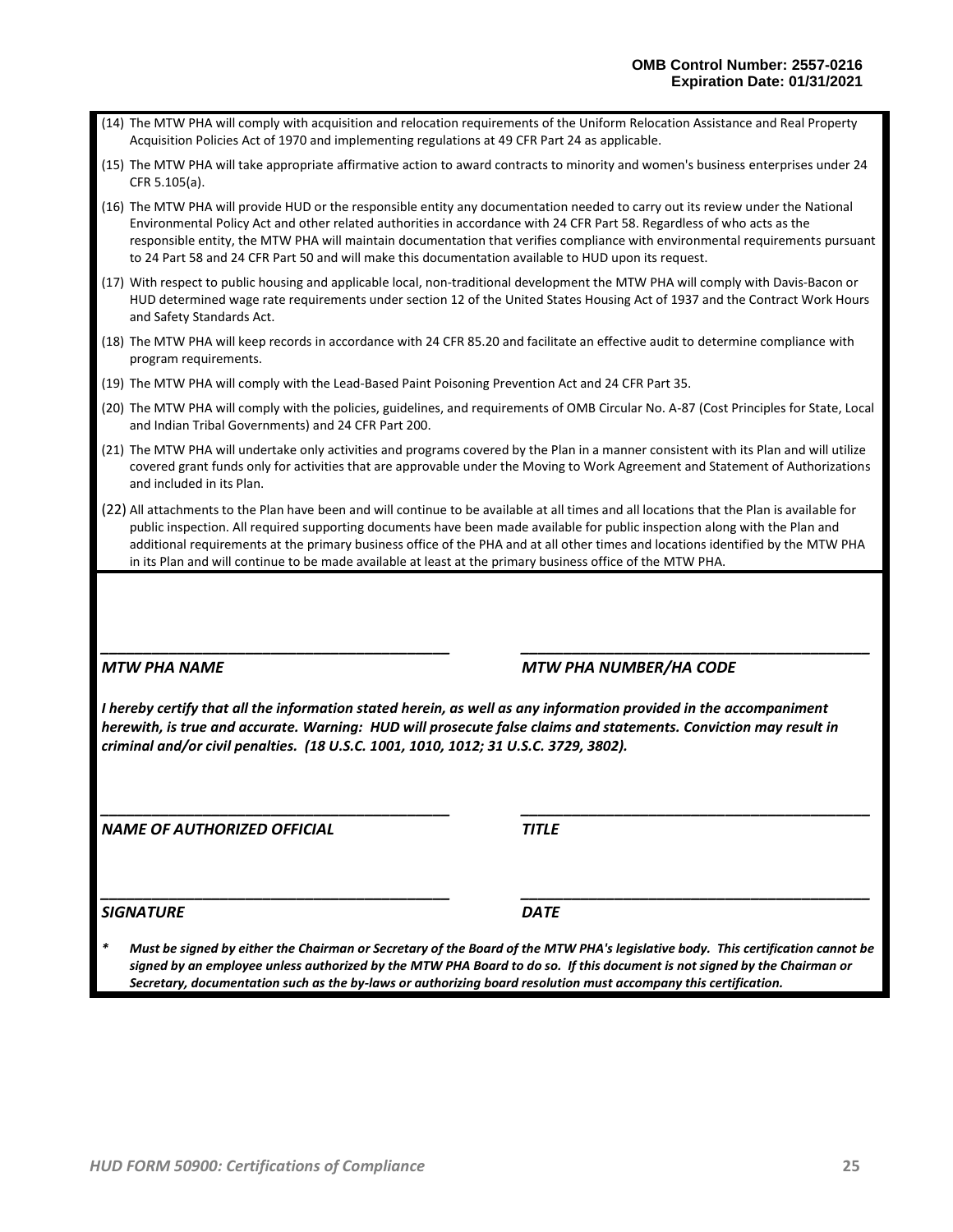# **STANDARD HUD METRICS**

For all activities in Section (III) Proposed Activities and activities in Section (IV) Approved Activities in the "Implemented" category, the MTW PHA must use all of the applicable Standard HUD Metrics listed below. Standard HUD Metrics must be reported in the table format provided in order to allow analysis and aggregation across MTW PHAs for similar activities.

For Standard HUD Metrics that are different from the metrics the MTW PHA had been reporting on for an implemented MTW activity, the MTW PHA may set a baseline prior to when the MTW activity began (through historical records or extrapolation from available data). If such information is not available, the MTW PHA may set the baseline in the Annual MTW Report where the Standard HUD Metric is first presented. If one of the Standard HUD Metrics had not been used in previous Annual MTW Reports, the MTW PHA must begin tracking the MTW activity using the Standard HUD Metrics during the current Plan Year.

MTW PHAs should show the component variables that comprise figures (for example, in showing a "Total Cost," an MTW PHA would show the cost per transaction and number of transactions).

MTW PHAs have the flexibility to report on agency developed and previously established metrics in addition to the required Standard HUD Metrics.

# **COST EFFECTIVENESS**

When citing the statutory objective to "reduce cost and achieve greater cost effectiveness in federal expenditures," include all of the following metrics that apply:

| <b>CE #1: Agency Cost Savings</b>                                                                                       |                                                                             |                                                                                |                                                                              |                                                           |  |
|-------------------------------------------------------------------------------------------------------------------------|-----------------------------------------------------------------------------|--------------------------------------------------------------------------------|------------------------------------------------------------------------------|-----------------------------------------------------------|--|
| Unit of<br><b>Benchmark</b><br><b>Benchmark</b><br><b>Baseline</b><br><b>Outcome</b><br>Achieved?<br><b>Measurement</b> |                                                                             |                                                                                |                                                                              |                                                           |  |
| Total cost of task in<br>dollars (decrease).                                                                            | Cost of task prior to<br>implementation of<br>the activity (in<br>dollars). | Expected cost of task<br>after implementation of<br>the activity (in dollars). | Actual cost of task after<br>implementation of the<br>activity (in dollars). | Whether the outcome<br>meets or exceeds the<br>benchmark. |  |

| <b>CE #2: Staff Time Savings</b>                                    |                                                                                                                     |                                                                                                                        |                                                                                                                      |                                                           |  |
|---------------------------------------------------------------------|---------------------------------------------------------------------------------------------------------------------|------------------------------------------------------------------------------------------------------------------------|----------------------------------------------------------------------------------------------------------------------|-----------------------------------------------------------|--|
| Unit of<br><b>Measurement</b>                                       | <b>Baseline</b>                                                                                                     | <b>Benchmark</b>                                                                                                       | <b>Outcome</b>                                                                                                       | <b>Benchmark</b><br>Achieved?                             |  |
| Total time to<br>complete the task in<br>staff hours<br>(decrease). | Total amount of staff<br>time dedicated to the<br>task prior to<br>implementation of<br>the activity (in<br>hours). | Expected amount of<br>total staff time<br>dedicated to the task<br>after implementation of<br>the activity (in hours). | Actual amount of total<br>staff time dedicated to<br>the task after<br>implementation of the<br>activity (in hours). | Whether the outcome<br>meets or exceeds the<br>benchmark. |  |

| CE #3: Decrease in Error Rate of Task Execution                              |                                                                                              |                                                                                                 |                                                                                               |                                                           |  |  |
|------------------------------------------------------------------------------|----------------------------------------------------------------------------------------------|-------------------------------------------------------------------------------------------------|-----------------------------------------------------------------------------------------------|-----------------------------------------------------------|--|--|
| Unit of<br><b>Measurement</b>                                                | <b>Baseline</b>                                                                              | <b>Benchmark</b>                                                                                | <b>Outcome</b>                                                                                | <b>Benchmark</b><br>Achieved?                             |  |  |
| Average error rate in<br>completing a task as<br>a percentage<br>(decrease). | Average error rate of<br>task prior to<br>implementation of<br>the activity<br>(percentage). | Expected average error<br>rate of task after<br>implementation of the<br>activity (percentage). | Actual average error<br>rate of task after<br>implementation of the<br>activity (percentage). | Whether the outcome<br>meets or exceeds the<br>benchmark. |  |  |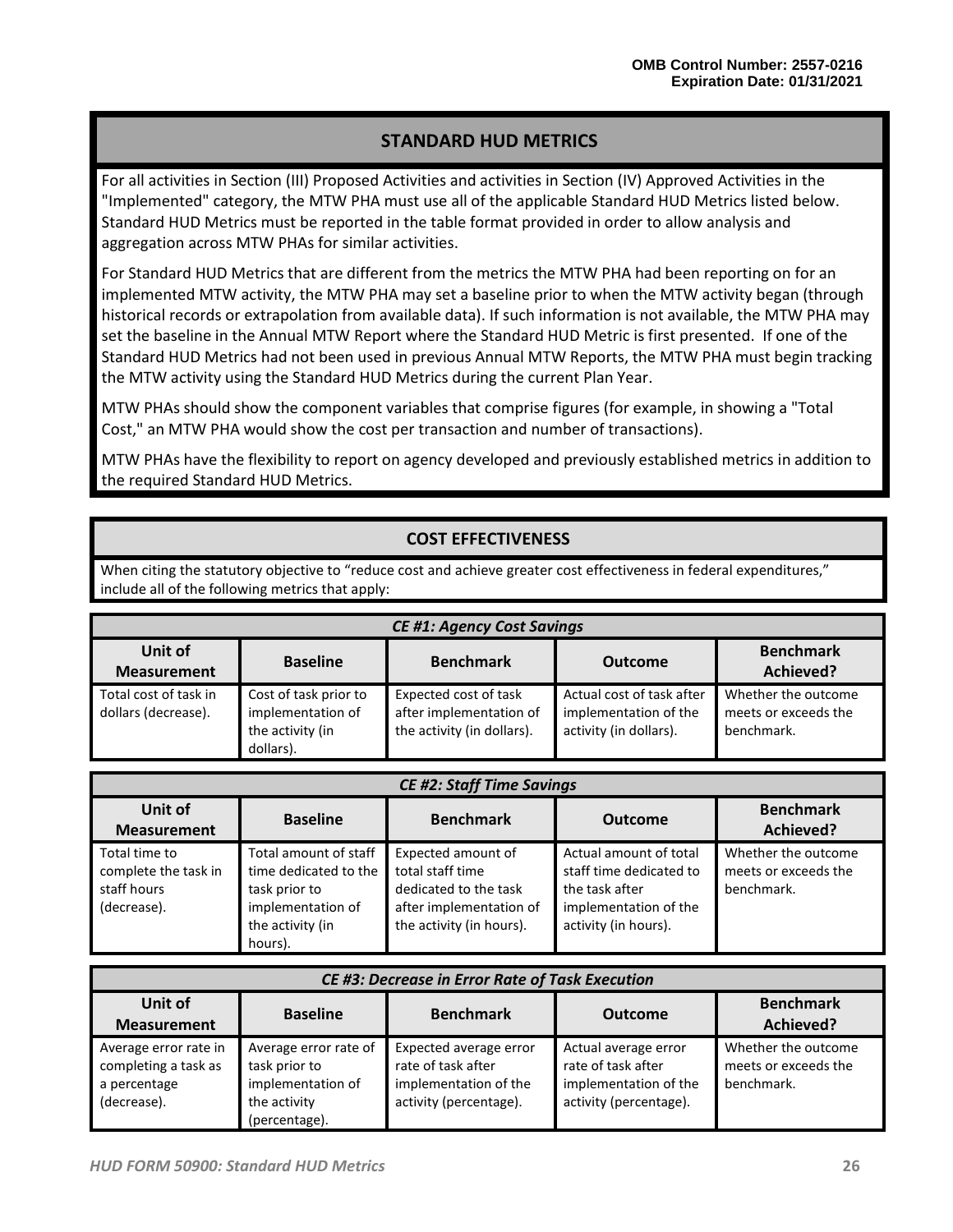| <b>CE #4: Increase in Resources Leveraged</b>          |                                                                                                             |                                                                                              |                                                                                     |                                                           |  |  |
|--------------------------------------------------------|-------------------------------------------------------------------------------------------------------------|----------------------------------------------------------------------------------------------|-------------------------------------------------------------------------------------|-----------------------------------------------------------|--|--|
| Unit of<br><b>Measurement</b>                          | <b>Benchmark</b><br>Achieved?                                                                               |                                                                                              |                                                                                     |                                                           |  |  |
| Amount of funds<br>leveraged in dollars<br>(increase). | Amount leveraged prior<br>to implementation of<br>the activity (in dollars).<br>This number may be<br>zero. | <b>Expected amount</b><br>leveraged after<br>implementation of the<br>activity (in dollars). | Actual amount<br>leveraged after<br>implementation of the<br>activity (in dollars). | Whether the outcome<br>meets or exceeds the<br>benchmark. |  |  |

| <b>CE #5: Increase in Agency Rental Revenue</b>                                         |                                                                                        |                                                                                                     |                                                                                            |                                                           |
|-----------------------------------------------------------------------------------------|----------------------------------------------------------------------------------------|-----------------------------------------------------------------------------------------------------|--------------------------------------------------------------------------------------------|-----------------------------------------------------------|
| Unit of<br><b>Measurement</b>                                                           | <b>Baseline</b>                                                                        | <b>Benchmark</b>                                                                                    | <b>Outcome</b>                                                                             | <b>Benchmark</b><br>Achieved?                             |
| <b>Total Household</b><br>contributions<br>towards housing<br>assistance<br>(increase). | Household<br>contributions prior to<br>implementation of the<br>activity (in dollars). | <b>Expected household</b><br>contributions after<br>implementation of the<br>activity (in dollars). | Actual household<br>contributions after<br>implementation of the<br>activity (in dollars). | Whether the outcome<br>meets or exceeds the<br>benchmark. |

| CE #6: Reducing Per Unit Subsidy Costs for Participating Households                                                                                                |                                                                                                                         |                                                                                                                                      |                                                                                                                             |                                                           |
|--------------------------------------------------------------------------------------------------------------------------------------------------------------------|-------------------------------------------------------------------------------------------------------------------------|--------------------------------------------------------------------------------------------------------------------------------------|-----------------------------------------------------------------------------------------------------------------------------|-----------------------------------------------------------|
| Unit of<br><b>Measurement</b>                                                                                                                                      | <b>Baseline</b>                                                                                                         | <b>Benchmark</b>                                                                                                                     | <b>Outcome</b>                                                                                                              | <b>Benchmark</b><br>Achieved?                             |
| Average amount of<br>Section 8 and/or 9<br>subsidy (or local,<br>non-traditional<br>subsidy) per<br>household affected<br>by this policy in<br>dollars (decrease). | Average subsidy per<br>household affected by<br>this policy prior to<br>implementation of the<br>activity (in dollars). | <b>Expected average</b><br>subsidy per household<br>affected by this policy<br>after implementation of<br>the activity (in dollars). | Actual average subsidy<br>per household affected<br>by this policy after<br>implementation of the<br>activity (in dollars). | Whether the outcome<br>meets or exceeds the<br>benchmark. |

# **SELF SUFFICIENCY**

When citing the statutory objective to "give incentives to families…whose heads of household are either working, seeking work, or are participating in job training educational or other programs to assist in obtaining employment and becoming economically self-sufficient," include all of the following metrics that apply:

|                                                                                                   | SS #1: Increase in Household Income                                                                                           |                                                                                                                                           |                                                                                                                         |                                                           |  |
|---------------------------------------------------------------------------------------------------|-------------------------------------------------------------------------------------------------------------------------------|-------------------------------------------------------------------------------------------------------------------------------------------|-------------------------------------------------------------------------------------------------------------------------|-----------------------------------------------------------|--|
| Unit of<br><b>Measurement</b>                                                                     | <b>Baseline</b>                                                                                                               | <b>Benchmark</b>                                                                                                                          | <b>Outcome</b>                                                                                                          | <b>Benchmark</b><br>Achieved?                             |  |
| Average earned<br>income of<br>households<br>affected by this<br>policy in dollars<br>(increase). | Average earned income<br>of households affected<br>by this policy prior to<br>implementation of the<br>activity (in dollars). | Expected average<br>earned income of<br>households affected by<br>this policy prior to<br>implementation of the<br>activity (in dollars). | Actual average earned<br>income of households<br>affected by this policy<br>prior to<br>implementation (in<br>dollars). | Whether the outcome<br>meets or exceeds the<br>benchmark. |  |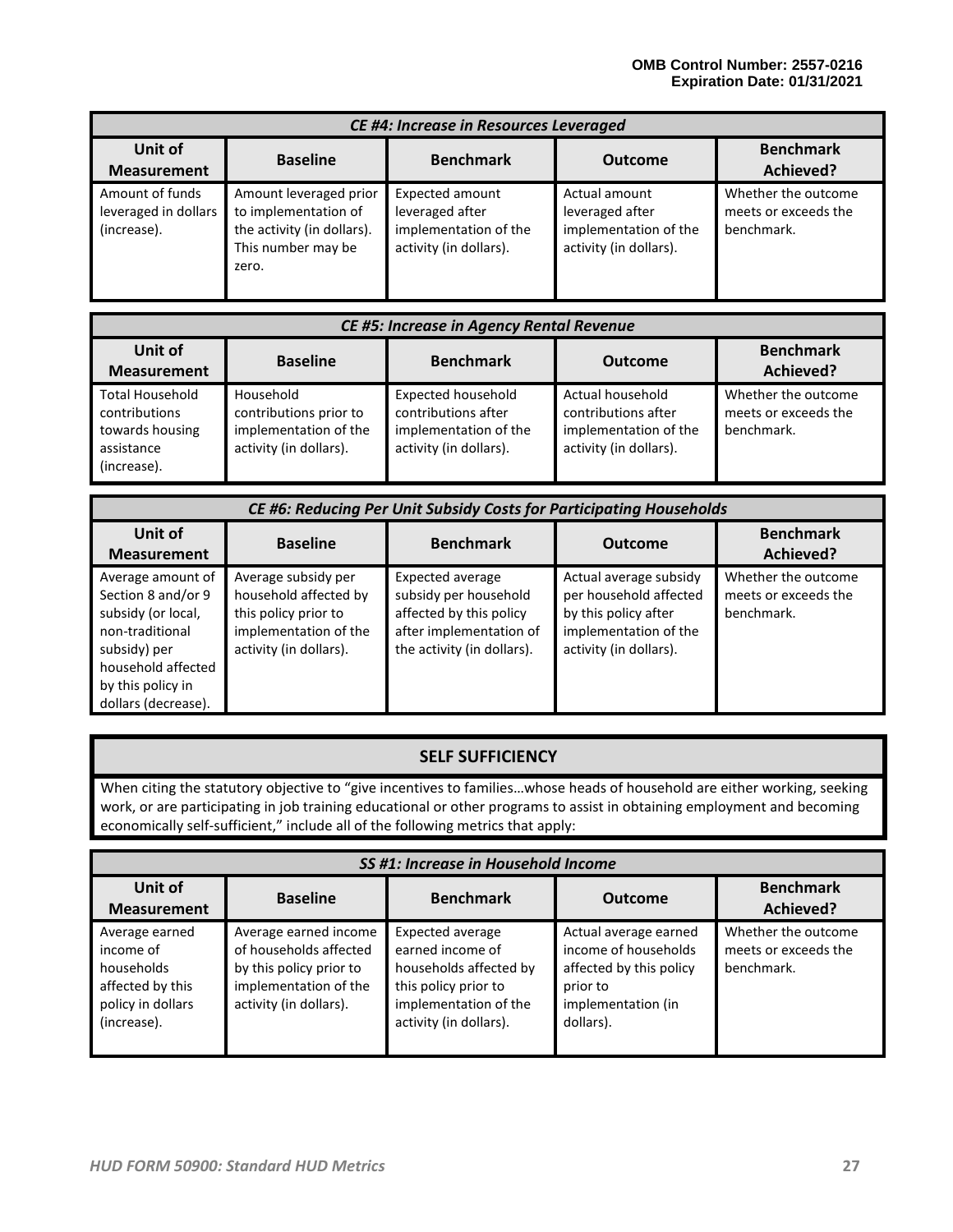| SS #2: Increase in Household Savings                                                                         |                                                                                                                                                                      |                                                                                                                                                |                                                                                                                                              |                                                           |
|--------------------------------------------------------------------------------------------------------------|----------------------------------------------------------------------------------------------------------------------------------------------------------------------|------------------------------------------------------------------------------------------------------------------------------------------------|----------------------------------------------------------------------------------------------------------------------------------------------|-----------------------------------------------------------|
| Unit of<br><b>Measurement</b>                                                                                | <b>Baseline</b>                                                                                                                                                      | <b>Benchmark</b>                                                                                                                               | <b>Outcome</b>                                                                                                                               | <b>Benchmark</b><br>Achieved?                             |
| Average amount of<br>savings/escrow of<br>households<br>affected by this<br>policy in dollars<br>(increase). | Average<br>savings/escrow amount<br>of households affected<br>by this policy prior to<br>implementation of the<br>activity (in dollars). This<br>number may be zero. | Expected average<br>savings/escrow amount<br>of households affected<br>by this policy after<br>implementation of the<br>activity (in dollars). | Actual average<br>savings/escrow amount<br>of households affected<br>by this policy after<br>implementation of the<br>activity (in dollars). | Whether the outcome<br>meets or exceeds the<br>benchmark. |

| SS#3: Increase in Positive Outcomes in Employment Status                                                                                                                        |                                                                                                                                                                           |                                                                                                                                                           |                                                                                                                                                             |                                                              |  |
|---------------------------------------------------------------------------------------------------------------------------------------------------------------------------------|---------------------------------------------------------------------------------------------------------------------------------------------------------------------------|-----------------------------------------------------------------------------------------------------------------------------------------------------------|-------------------------------------------------------------------------------------------------------------------------------------------------------------|--------------------------------------------------------------|--|
| <b>Unit of Measurement</b>                                                                                                                                                      | <b>Baseline</b>                                                                                                                                                           | <b>Benchmark</b>                                                                                                                                          | <b>Outcome</b>                                                                                                                                              | <b>Benchmark</b><br>Achieved?                                |  |
| Report the following<br>information separately for<br>each category:<br>Employed Full-Time<br>(1)<br>(2) Employed Part-Time<br>(3) Enrolled in an<br><b>Educational Program</b> | Head(s) of households in<br>< <category name="">&gt; prior<br/>to implementation of the<br/>activity (number). This<br/>number may be zero.</category>                    | Expected head(s) of<br>work-able households in<br>< <category name="">&gt;<br/>after implementation of<br/>the activity (number).</category>              | Actual head(s) of<br>work-able<br>households in<br>< <category name="">&gt;<br/>after implementation<br/>of the activity<br/>(number).</category>           | Whether the<br>outcome meets<br>or exceeds the<br>benchmark. |  |
| (4) Enrolled in Job Training<br>Program<br>(5) Unemployed<br>(6) Other                                                                                                          | Percentage of total<br>work-able households in<br>< <category name="">&gt; prior<br/>to implementation of<br/>activity (percent). This<br/>number may be zero.</category> | Expected percentage of<br>total work-able<br>households in<br>< <category name="">&gt;<br/>after implementation of<br/>the activity (percent).</category> | Actual percentage of<br>total work-able<br>households in<br>< <category name="">&gt;<br/>after implementation<br/>of the activity<br/>(percent).</category> | Whether the<br>outcome meets<br>or exceeds the<br>benchmark. |  |

|                                                                        | SS #4: Households Removed from Temporary Assistance for Needy Families (TANF)        |                                                                                                                |                                                                                          |                                                           |  |
|------------------------------------------------------------------------|--------------------------------------------------------------------------------------|----------------------------------------------------------------------------------------------------------------|------------------------------------------------------------------------------------------|-----------------------------------------------------------|--|
| Unit of<br><b>Measurement</b>                                          | <b>Baseline</b>                                                                      | <b>Benchmark</b>                                                                                               | <b>Outcome</b>                                                                           | <b>Benchmark</b><br>Achieved?                             |  |
| Number of<br>households<br>receiving TANF<br>assistance<br>(decrease). | Households receiving<br>TANF prior to<br>implementation of the<br>activity (number). | Expected number of<br>households receiving<br><b>TANF</b> after<br>implementation of the<br>activity (number). | Actual households<br>receiving TANF after<br>implementation of the<br>activity (number). | Whether the outcome<br>meets or exceeds the<br>benchmark. |  |

| SS #5: Households Assisted by Services that Increase Self Sufficiency                                 |                                                                                                              |                                                                                                                              |                                                                                                                               |                                                           |
|-------------------------------------------------------------------------------------------------------|--------------------------------------------------------------------------------------------------------------|------------------------------------------------------------------------------------------------------------------------------|-------------------------------------------------------------------------------------------------------------------------------|-----------------------------------------------------------|
| <b>Unit of</b><br><b>Measurement</b>                                                                  | <b>Baseline</b>                                                                                              | <b>Benchmark</b><br>Achieved?                                                                                                |                                                                                                                               |                                                           |
| Number of<br>households<br>receiving services<br>aimed to increase<br>self sufficiency<br>(increase). | Households receiving<br>self sufficiency services<br>prior to<br>implementation of the<br>activity (number). | Expected number of<br>households receiving self<br>sufficiency services after<br>implementation of the<br>activity (number). | Actual number of<br>households receiving<br>self sufficiency services<br>after implementation<br>of the activity<br>(number). | Whether the outcome<br>meets or exceeds the<br>benchmark. |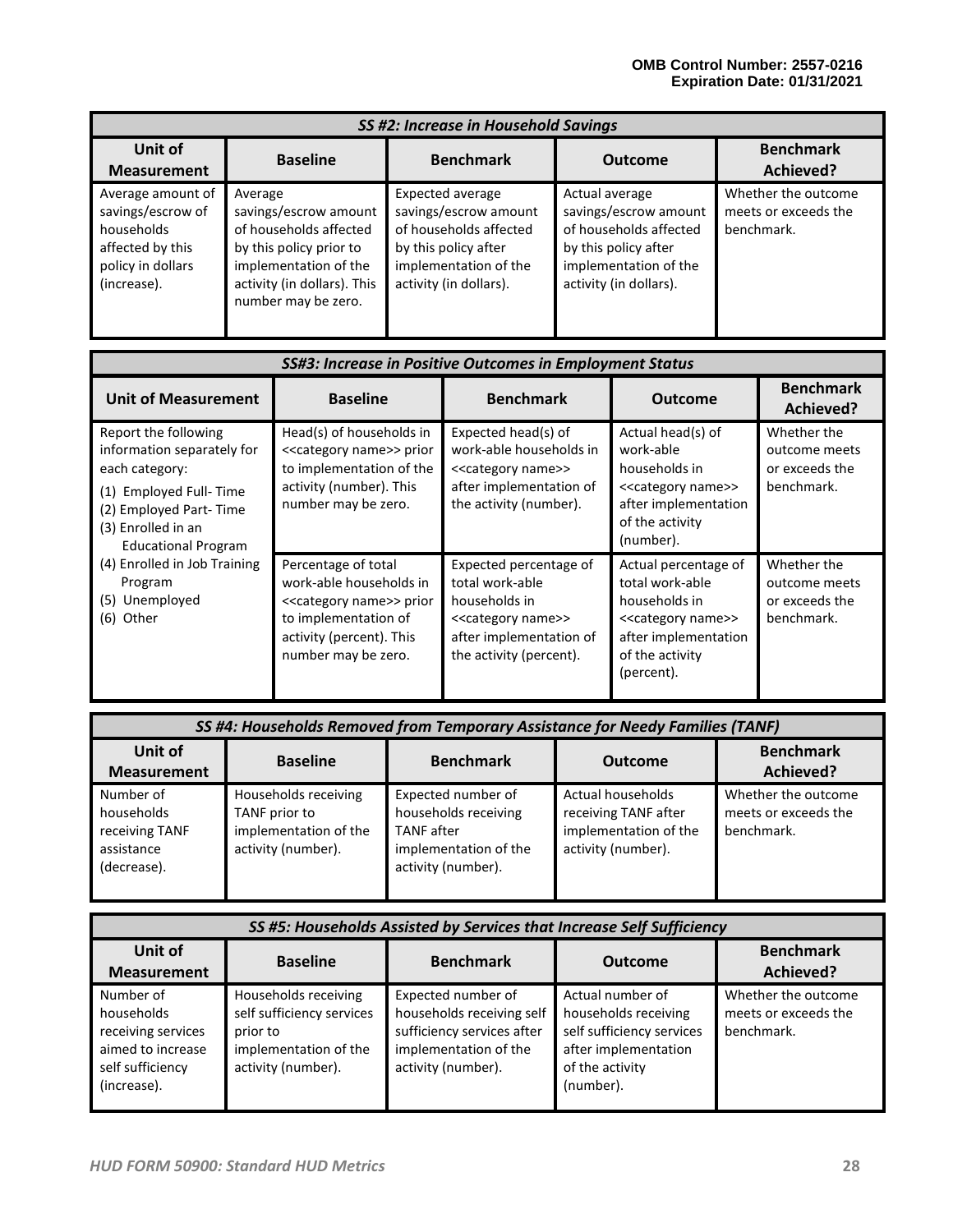|                                                                                                                                                                    | SS #6: Reducing Per Unit Subsidy Costs for Participating Households                                                     |                                                                                                                                      |                                                                                                                             |                                                           |  |
|--------------------------------------------------------------------------------------------------------------------------------------------------------------------|-------------------------------------------------------------------------------------------------------------------------|--------------------------------------------------------------------------------------------------------------------------------------|-----------------------------------------------------------------------------------------------------------------------------|-----------------------------------------------------------|--|
| Unit of<br><b>Measurement</b>                                                                                                                                      | <b>Baseline</b>                                                                                                         | <b>Benchmark</b>                                                                                                                     | <b>Outcome</b>                                                                                                              | <b>Benchmark</b><br>Achieved?                             |  |
| Average amount of<br>Section 8 and/or 9<br>subsidy (or local,<br>non-traditional<br>subsidy) per<br>household affected<br>by this policy in<br>dollars (decrease). | Average subsidy per<br>household affected by<br>this policy prior to<br>implementation of the<br>activity (in dollars). | <b>Expected average</b><br>subsidy per household<br>affected by this policy<br>after implementation of<br>the activity (in dollars). | Actual average subsidy<br>per household affected<br>by this policy after<br>implementation of the<br>activity (in dollars). | Whether the outcome<br>meets or exceeds the<br>benchmark. |  |

|                                                                                         | <b>SS #7: Increase in Agency Rental Revenue</b>                                        |                                                                                                     |                                                                                            |                                                           |  |  |
|-----------------------------------------------------------------------------------------|----------------------------------------------------------------------------------------|-----------------------------------------------------------------------------------------------------|--------------------------------------------------------------------------------------------|-----------------------------------------------------------|--|--|
| <b>Unit of</b><br><b>Measurement</b>                                                    | <b>Benchmark</b><br><b>Baseline</b><br><b>Benchmark</b><br><b>Outcome</b><br>Achieved? |                                                                                                     |                                                                                            |                                                           |  |  |
| <b>Total Household</b><br>contributions<br>towards housing<br>assistance<br>(increase). | Household<br>contributions prior to<br>implementation of the<br>activity (in dollars). | <b>Expected household</b><br>contributions after<br>implementation of the<br>activity (in dollars). | Actual household<br>contributions after<br>implementation of the<br>activity (in dollars). | Whether the outcome<br>meets or exceeds the<br>benchmark. |  |  |

| SS #8: Households Transitioned to Self Sufficiency                                                                                                                                                                                                                                                                                      |                                                                                                                                                                                                               |                                                                                                                                                                                               |                                                                                                                                                                                      |                                                              |
|-----------------------------------------------------------------------------------------------------------------------------------------------------------------------------------------------------------------------------------------------------------------------------------------------------------------------------------------|---------------------------------------------------------------------------------------------------------------------------------------------------------------------------------------------------------------|-----------------------------------------------------------------------------------------------------------------------------------------------------------------------------------------------|--------------------------------------------------------------------------------------------------------------------------------------------------------------------------------------|--------------------------------------------------------------|
| <b>Unit of Measurement</b>                                                                                                                                                                                                                                                                                                              | <b>Baseline</b>                                                                                                                                                                                               | <b>Benchmark</b>                                                                                                                                                                              | <b>Outcome</b>                                                                                                                                                                       | <b>Benchmark</b><br>Achieved?                                |
| Number of households<br>transitioned to self sufficiency<br>(increase). The PHA may create<br>one or more definitions for "self<br>sufficiency" to use for this<br>metric. Each time the PHA uses<br>this metric, the "Outcome"<br>number should also be provided<br>in Section (II) Operating<br>Information in the space<br>provided. | Households<br>transitioned to self<br>sufficiency (< <pha<br>definition of self-<br/>sufficiency&gt;&gt;) prior<br/>to implementation of<br/>the activity<br/>(number). This<br/>number may be zero.</pha<br> | <b>Expected households</b><br>transitioned to self<br>sufficiency (< <pha<br>definition of self-<br/>sufficiency&gt;&gt;) after<br/>implementation of<br/>the activity<br/>(number).</pha<br> | Actual households<br>transitioned to self<br>sufficiency (< <pha<br>definition of self-<br/>sufficiency&gt;&gt;) after<br/>implementation of<br/>the activity<br/>(number).</pha<br> | Whether the<br>outcome meets or<br>exceeds the<br>benchmark. |

# **HOUSING CHOICE**

When citing the statutory objective to "increase housing choices for low-income families," include all of the following metrics that apply:

| <b>HC #1: Additional Units of Housing Made Available</b>                                                                                                                                                         |                                                                                                                      |                                                                                                       |                                                                                              |                                                              |
|------------------------------------------------------------------------------------------------------------------------------------------------------------------------------------------------------------------|----------------------------------------------------------------------------------------------------------------------|-------------------------------------------------------------------------------------------------------|----------------------------------------------------------------------------------------------|--------------------------------------------------------------|
| <b>Unit of Measurement</b>                                                                                                                                                                                       | <b>Baseline</b>                                                                                                      | <b>Benchmark</b>                                                                                      | <b>Outcome</b>                                                                               | <b>Benchmark</b><br>Achieved?                                |
| Number of new housing units<br>made available for households<br>at or below 80% AMI as a result<br>of the activity (increase). If units<br>reach a specific type of<br>household, give that type in this<br>box. | Housing units of this<br>type prior to<br>implementation of<br>the activity<br>(number). This<br>number may be zero. | <b>Expected housing</b><br>units of this type<br>after implementation<br>of the activity<br>(number). | Actual housing units<br>of this type after<br>implementation of<br>the activity<br>(number). | Whether the<br>outcome meets or<br>exceeds the<br>benchmark. |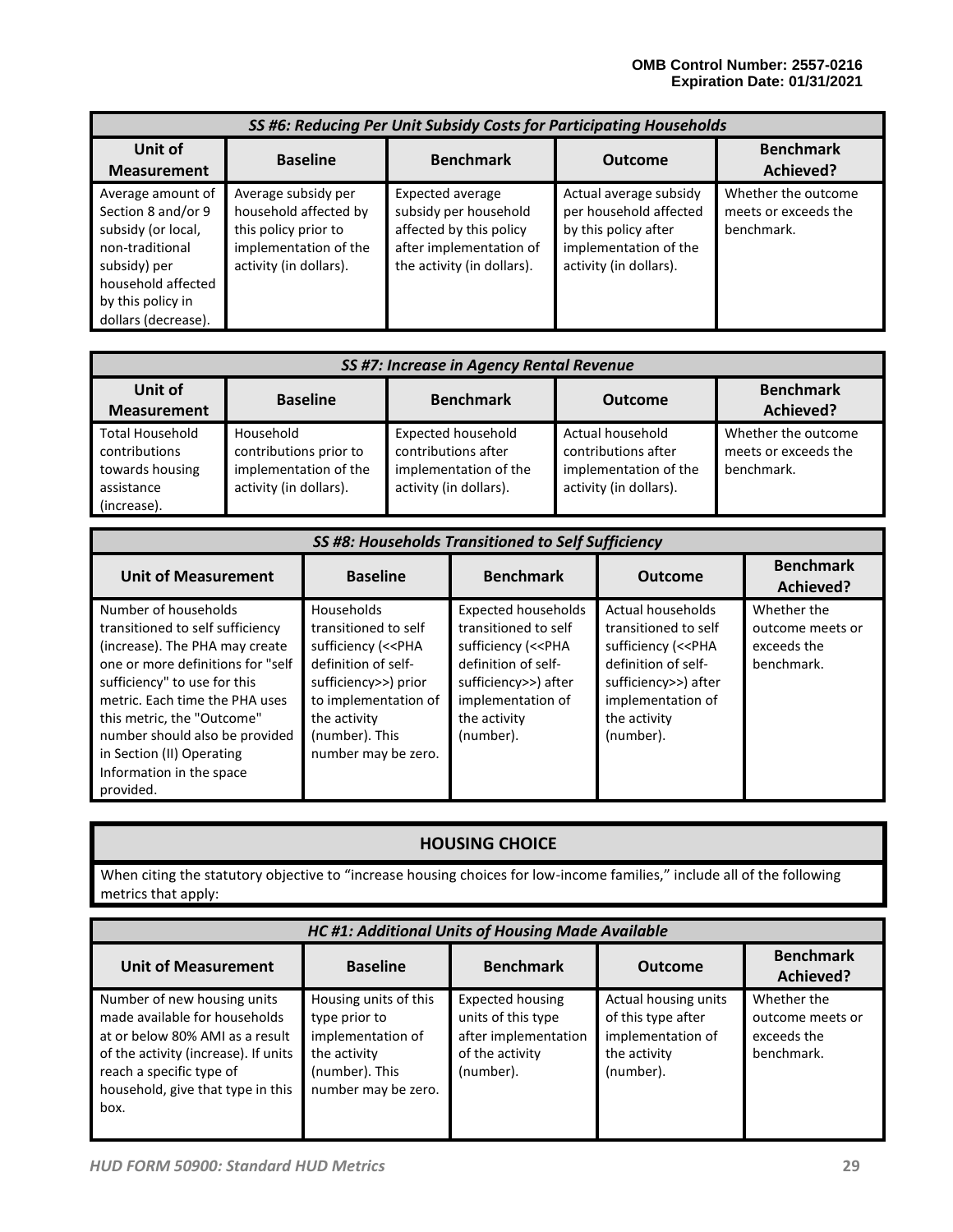| <b>HC #2: Units of Housing Preserved</b>                                                                                                                                                                          |                                                                                       |                                                                                                    |                                                                                           |                                                              |
|-------------------------------------------------------------------------------------------------------------------------------------------------------------------------------------------------------------------|---------------------------------------------------------------------------------------|----------------------------------------------------------------------------------------------------|-------------------------------------------------------------------------------------------|--------------------------------------------------------------|
| <b>Unit of Measurement</b>                                                                                                                                                                                        | <b>Baseline</b>                                                                       | <b>Benchmark</b>                                                                                   | <b>Outcome</b>                                                                            | <b>Benchmark</b><br>Achieved?                                |
| Number of housing units<br>preserved for households at or<br>below 80% AMI that would<br>otherwise not be available<br>(increase). If units reach a<br>specific type of household, give<br>that type in this box. | Housing units<br>preserved prior to<br>implementation of<br>the activity<br>(number). | <b>Expected housing</b><br>units preserved after<br>implementation of<br>the activity<br>(number). | Actual housing units<br>preserved after<br>implementation of<br>the activity<br>(number). | Whether the<br>outcome meets or<br>exceeds the<br>benchmark. |

| HC #3: Decrease in Wait List Time                               |                                                                                                   |                                                                                                            |                                                                                                          |                                                           |
|-----------------------------------------------------------------|---------------------------------------------------------------------------------------------------|------------------------------------------------------------------------------------------------------------|----------------------------------------------------------------------------------------------------------|-----------------------------------------------------------|
| Unit of<br><b>Measurement</b>                                   | <b>Baseline</b>                                                                                   | <b>Benchmark</b>                                                                                           | <b>Outcome</b>                                                                                           | <b>Benchmark</b><br>Achieved?                             |
| Average applicant<br>time on wait list in<br>months (decrease). | Average applicant time<br>on wait list prior to<br>implementation of the<br>activity (in months). | Expected average<br>applicant time on wait<br>list after implementation<br>of the activity (in<br>months). | Actual average<br>applicant time on wait<br>list after<br>implementation of the<br>activity (in months). | Whether the outcome<br>meets or exceeds the<br>benchmark. |

| <b>HC #4: Displacement Prevention</b> |                   |                            |                      |                               |
|---------------------------------------|-------------------|----------------------------|----------------------|-------------------------------|
| <b>Unit of Measurement</b>            | <b>Baseline</b>   | <b>Benchmark</b>           | <b>Outcome</b>       | <b>Benchmark</b><br>Achieved? |
| Number of households at or            | Households losing | <b>Expected households</b> | Actual households    | Whether the                   |
| below 80% AMI that would lose         | assistance/moving | losing                     | losing               | outcome meets or              |
| assistance or need to move            | prior to          | assistance/moving          | assistance/moving    | exceeds the                   |
| (decrease). If units reach a          | implementation of | after implementation       | after implementation | benchmark.                    |
| specific type of household, give      | the activity      | of the activity            | of the activity      |                               |
| that type in this box.                | (number).         | (number).                  | (number).            |                               |

| <b>HC #5: Increase in Resident Mobility</b>                                                                                                        |                                                                                                                                                                          |                                                                                                                                                              |                                                                                                                                                                 |                                                           |
|----------------------------------------------------------------------------------------------------------------------------------------------------|--------------------------------------------------------------------------------------------------------------------------------------------------------------------------|--------------------------------------------------------------------------------------------------------------------------------------------------------------|-----------------------------------------------------------------------------------------------------------------------------------------------------------------|-----------------------------------------------------------|
| Unit of<br><b>Measurement</b>                                                                                                                      | <b>Baseline</b>                                                                                                                                                          | <b>Benchmark</b>                                                                                                                                             | <b>Outcome</b>                                                                                                                                                  | <b>Benchmark</b><br>Achieved?                             |
| Number of<br>households able to<br>move to a better<br>unit and/or<br>neighborhood of<br>opportunity as a<br>result of the<br>activity (increase). | Households able to<br>move to a better unit<br>and/or neighborhood<br>of opportunity prior to<br>implementation of the<br>activity (number). This<br>number may be zero. | <b>Expected households</b><br>able to move to a better<br>unit and/or<br>neighborhood of<br>opportunity after<br>implementation of the<br>activity (number). | Actual increase in<br>households able to<br>move to a better unit<br>and/or neighborhood<br>of opportunity after<br>implementation of the<br>activity (number). | Whether the outcome<br>meets or exceeds the<br>benchmark. |